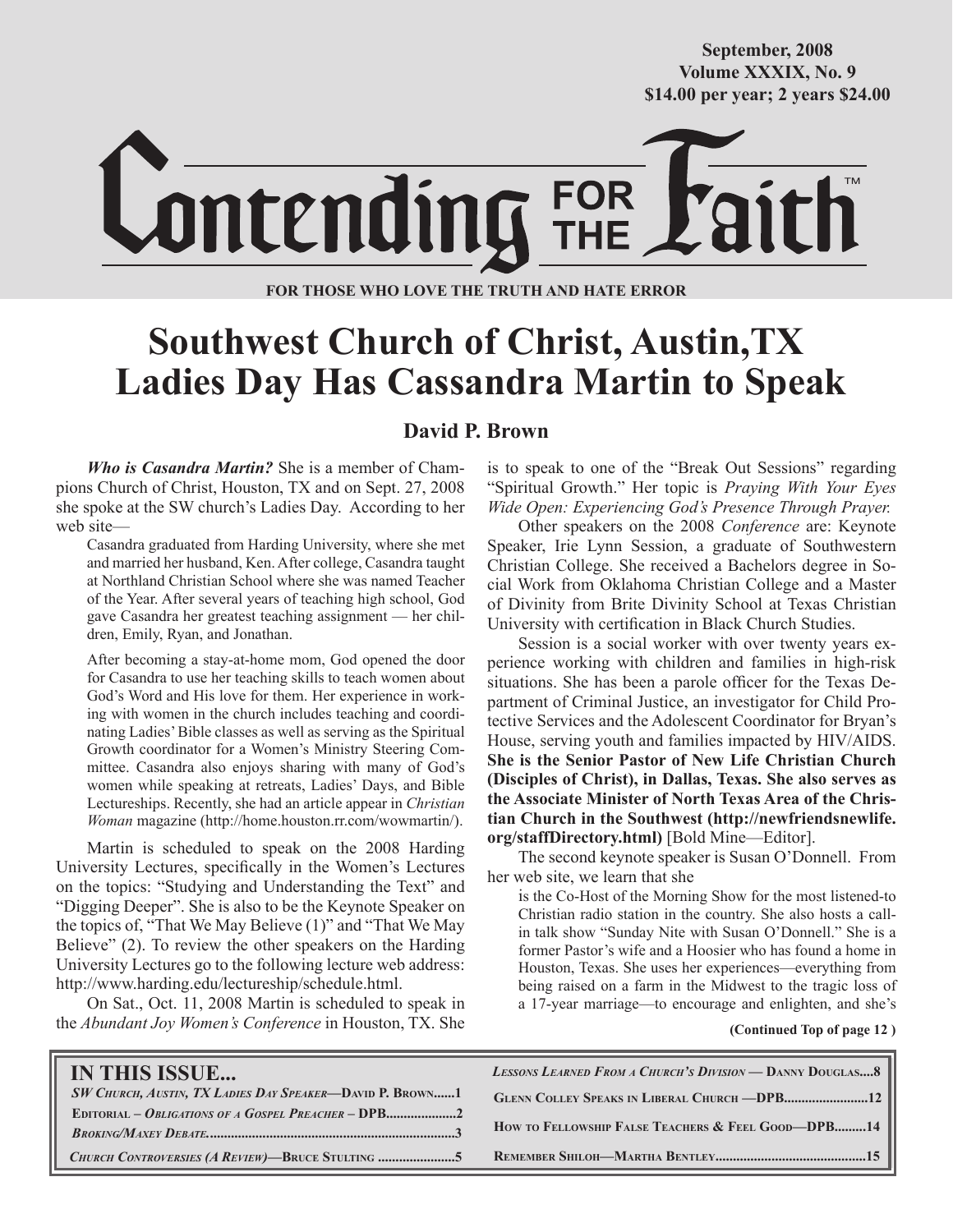

#### **David P. Brown, Editor and Publisher dpbcftf@gmail.com**

*COMMUNICATIONS received by CONTENDING FOR THE FAITH and/or its Editors are viewed as intended FOR PUBLICATION unless otherwise stated. Whereas we respect confidential information, so described, everything else sent to us we feel free to publish without further permission being necessary. Anything sent to us NOT for publication, please indicate this clearly when you write. Please address such letters directly to the Editor-in-Chief David P. Brown, P.O. Box 2357, Spring, Texas 77383. Telephone: (281) 350-5516.*

#### **SUBSCRIPTIONS RATES**

*Single Subscriptions: One Year, \$14.00; Two Years, \$24.00. Club Rate: Three One-Year Subscriptions, \$36; Five One-Year Subscriptions, \$58.00. Whole Congregation Rate: Any congregation entering each family of its entire membership with single copies being mailed directly to each home receives a \$3.00 discount off the Single Subscription Rate, i.e., such whole congregation subscriptions are payable in advance at the rate of \$11.00 per year per family address. Foreign Rate: One Year, \$30.*

#### **ADVERTISING POLICY & RATES**

*CONTENDING FOR THE FAITH was begun and continues to exist to defend the gospel (Philippians 1:7,17) and refute error (Jude 3). Therefore, we are interested in advertising only those things that are in harmony with what the Bible authorizes (Colossians 3:17). We will not knowingly advertise anything to the contrary. Hence, we reserve the right to refuse any offer to advertise in this paper.*

*All setups and layouts of advertisements will be done by CONTENDING FOR THE FAITH. A one-time setup and layout fee for each advertisement will be charged if such setup or layout is needful. Setup and layout fees are in addition to the cost of the space purchased for advertisement. No major changes will be made without customer approval.*

*All advertisements must be in our hands no later than two (2) months preceding the publishing of the issue of the journal in which you desire your advertisement to appear. To avoid being charged for the following month, ads must be canceled by the first of the month. We appreciate your understanding of and cooperation with our advertising policy.*

*MAIL ALL SUBSCRIPTIONS, ADVERTISEMENTS AND LETTERS TO THE EDITOR-IN-CHIEF, P. O. Box 2357, Spring, Texas 77383-2357. COST OF SPACE FOR ADS: Back page, \$300.00; full page, \$300.00; half page, \$175.00; quarter page, \$90.00; less than quarter page, \$18.00 per column-inch. CLASSIFIED ADS: \$2.00 per line per month. CHURCH DIREC-TORY ADS: \$30.00 per line per year. SETUP AND LAYOUT FEES: Full page, \$50.00; half page, \$35.00; anything under a half page, \$20.00.*

*CONTENDING FOR THE FAITH is published monthly. P. O. Box 2357, Spring, Texas 77383-2357 Telephone: (281) 350-5516.*

> **Ira Y. Rice, Jr., Founder August 3, 1917-October 10, 2001**

## **Editorial...**

# **THE SOBERING OBLIGATIONS OF A GOSPEL PREACHER**

If a man is a preacher of the Gospel as the Bible defines such, his desire to preach grew out of his love for and faith in God. He is very interested in doing his part to save people from their sins and keeping the church faithful. He knows he has no business preaching for any other reason. Furthermore, though he may have chosen to be a preacher of the Gospel for the scriptural reason, if that reason ever ceases, he should find something else to do. The obligations of a teacher of truth and a contender for the faith are coeval to the work of all faithful evangelists—something most preachers schools and churches have forgotten or they conveniently ignore. Teaching the whole counsel of God and contending for the New Testament system cannot be scripturally divorced one from the other if the preacher is to make full proof of his ministry (2 Tim. 4:5). Gospel preaching will always demand the most fervent love for and the utmost faith in the only begotten Son of the living God and all that pertains thereto. Hence, God's preacher will possess a fervent and unquenchable zeal for the cause of Christ.

The comments of the previous paragraph should not be construed to apply only to those preachers who are supported "full time" in their work. However, we are sorry to say, in the minds of most people the "full time preacher" is the only person who qualifies to be called a "real" preacher. By this false definition the evangelist Stephen (the preaching deacon) would not qualify as a true Gospel Preacher. We do not accept that description as the final standard for determining who is and who is not a faithful Gospel preacher. *The reason this is the case is because the New Testament does not limit the definition of the term evangelist to the man who is financially supported by the church and, therefore, giving his time fully to preaching the Word.*

The church greatly needs more of her dedicated, mature men and their families to see the need to preach and financially support themselves to do so. This means they need to be willing to engage in the necessary preparation. It also means they must be knowledgable of the errors that trouble the church. This the the way that churches may once again be planted in areas where now only churches at various stages of apostasy exist, or where no church exists at all. Such men are also needed to strengthen small churches that are struggling to keep the ancient, primitive, pure New Testament order of things alive and well.

The Rubel Shelly/Max Lucado/Higher education apostate brethren through their liberalism (loosing brethren from what God in His Word has bound on them) have "trashed" the Gospel and the church of Christ to the point that they consider themselves a denomination, or they see nothing wrong with the "pious denominationalist". Moreover, in the last three years several preachers, churches and schools of preaching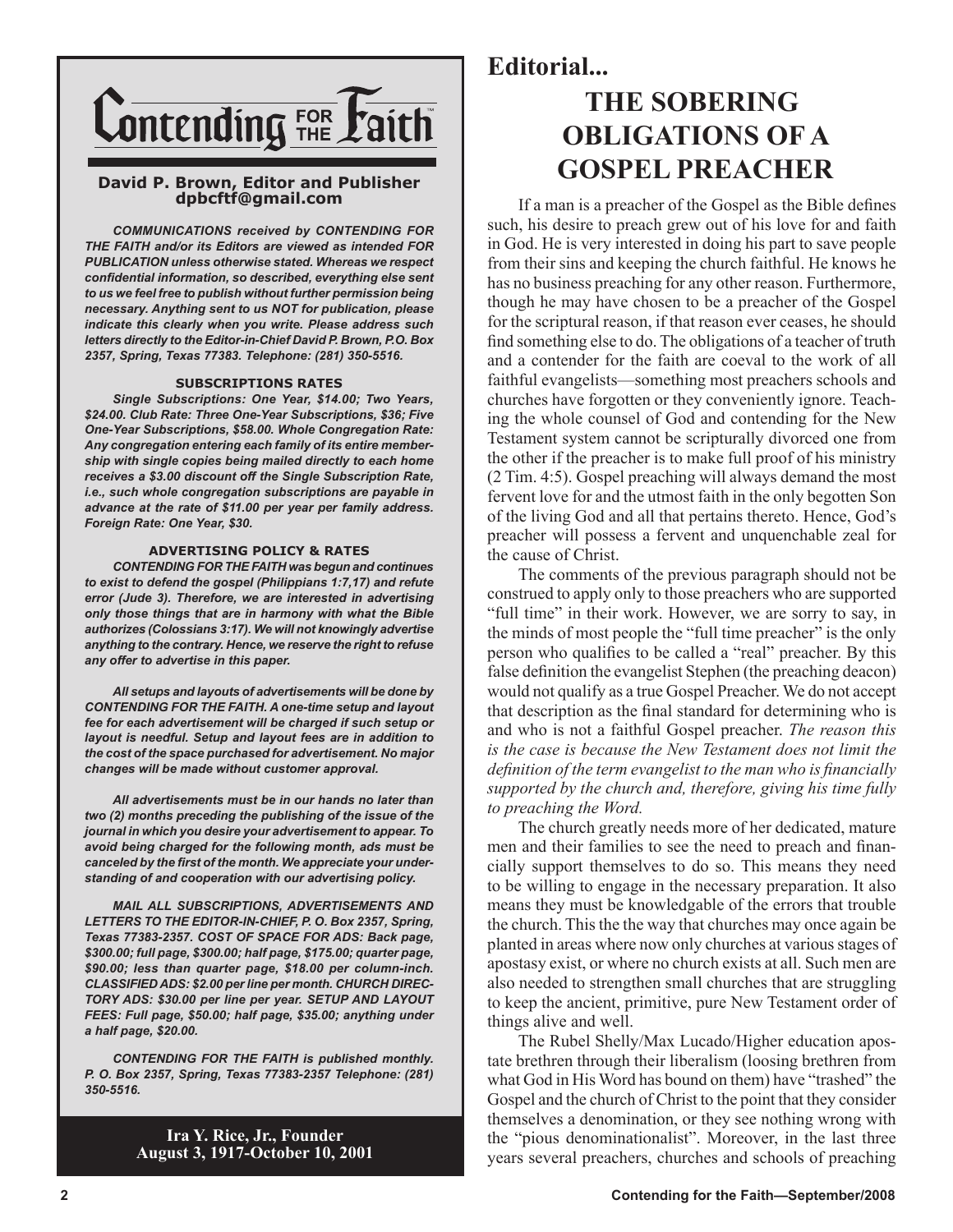who have opposed the preceding liberal brethren have begun to practice and advocate a fellowship of brethren unknown and contrary to the New Testament order of things (2 John 9- 11). In a pitiful attempt on their part to justify this erroneous fellowship of false teachers and those who support them, they are forced into declaring that a little leaven *does not* leaven the whole lump; that we can associate with certain brethren who preach only a small amount of error concerning obligatory matters and God is pleased with our actions. Moreover, they have taught that if the liberals taught and practiced a certain error they would be wrong in doing so, but if brethren known primarily for opposing liberal error teach and/or practice the same error liberals do, they are not wrong. Some have gone so far as to teach that the Re-evaluation/Reaffirmation of elders falls into the area of expediency as one option for keeping the eldership pure (For instance B. J. Clarke of the Memphis School of Preaching and Gospel Broadcasting Network). We are told that the R&R of elders and those that fellowship all involved does not pose a threat to the purity of the Lord's Gospel and His church. Those of us who continue to practice and preach what all of us seemingly once did, are now labeled as viscious, vile, divisive, unloving and other like terminolgy, freely and gladly used by the very ones who condemn us for "calling a spade a shovel".

But the faithful preacher of the Gospel must never allow anything or anyone (friend or foe) to handicap his work for the Lord. Thus, the New Testament evangelist will never permit his family, brethren, friends, etc. to wrongfully influence him regarding his Godly life and what he preaches.

The preacher and his family will be friendly and have friends, but the preacher will never allow those friendships to bias, prejudice or in any way influence him in his choices of topics to preach—especially his own friends and family. For those brethren who count the preacher their friend, they will never expect, nor will they attempt to influence him to omit, alter, or water down the topics that address their needs. They will expect him to preach to them what they need to hear whether they realize they need it or not. In fact they will thank him for bringing such to their attention. If these brethren are the preacher's true friends, they will love and appreciate him because he, in no uncertain terms and with great plainness of speech, tells them what they ought to hear.

*God has but one Son and when He sent Him to earth He made him a preacher.* That ought to tell people something about God. When preachers steadfastly follow the example of Jesus found on the pages of the New Testament and comply with Paul's instructions regarding preaching the Word in season and out, they will be what God expects them to be and will have the relationship they should with God, the church and everyone else.

*The Godly preacher must not allow elders to hinder him in his work.* This means that the preacher will not refrain from preaching about the qualifications and work of elders. Being close to elders and having a good working relationship with them can tempt one not to preach what he ought to preach. A preacher's respect, support, scriptural honor and defense



**Evangelist of the Gospel of Christ**

**Written Internet Debate Between Brethren Broking and Maxey**  *IS THE NEW TESTAMENT GOD'S DIVINE PATTERN?*

 **Darrell Broking and Al Maxey Churchesoft ist, compared to the Al Maxey Al Maxey ContendingFTF@yahoogroups.com www.zianet.com/maxey/pattern.htm churchesofchrist.com**

**Minister/Elder Cuba Avenue Church of Christ Alamogordo, New Mexico**



*The New Covenant writings ARE the divine pattern which must be followed for both fellowship and salvation.*

 **Affirm—Darrell Broking Deny— Al Maxey**

*The New Covenant writings CONTAIN specific requirements and expectations of our God, few in quantity, that are essential for both fellowship and salvation.*

 **Affirm—Al Maxey Deny—Darrell Broking**

**The Debate Began With Darrell Broking's First Affirmative Posted on July 3, 2008.** 

1st Affirmative: Darrell Broking 1st Rebuttal: Al Maxey 2nd Affirmative: Darrell Broking 2nd Rebuttal: Al Maxey 3rd Affirmative: Darrell Broking 3rd Rebuttal: Al Maxey 4th Affirmative: Darrell Broking 4th Rebuttal: Al Maxey

1st Affirmative: Al Maxey 1st Rebuttal: Darrell Broking 2nd Affirmative: Al Maxey 2nd Rebuttal: Darrell Broking 3rd Affirmative: Al Maxey 3rd Rebuttal: Darrell Broking

4th Affirmative: Al Maxey 4th Rebuttal: Darrell Broking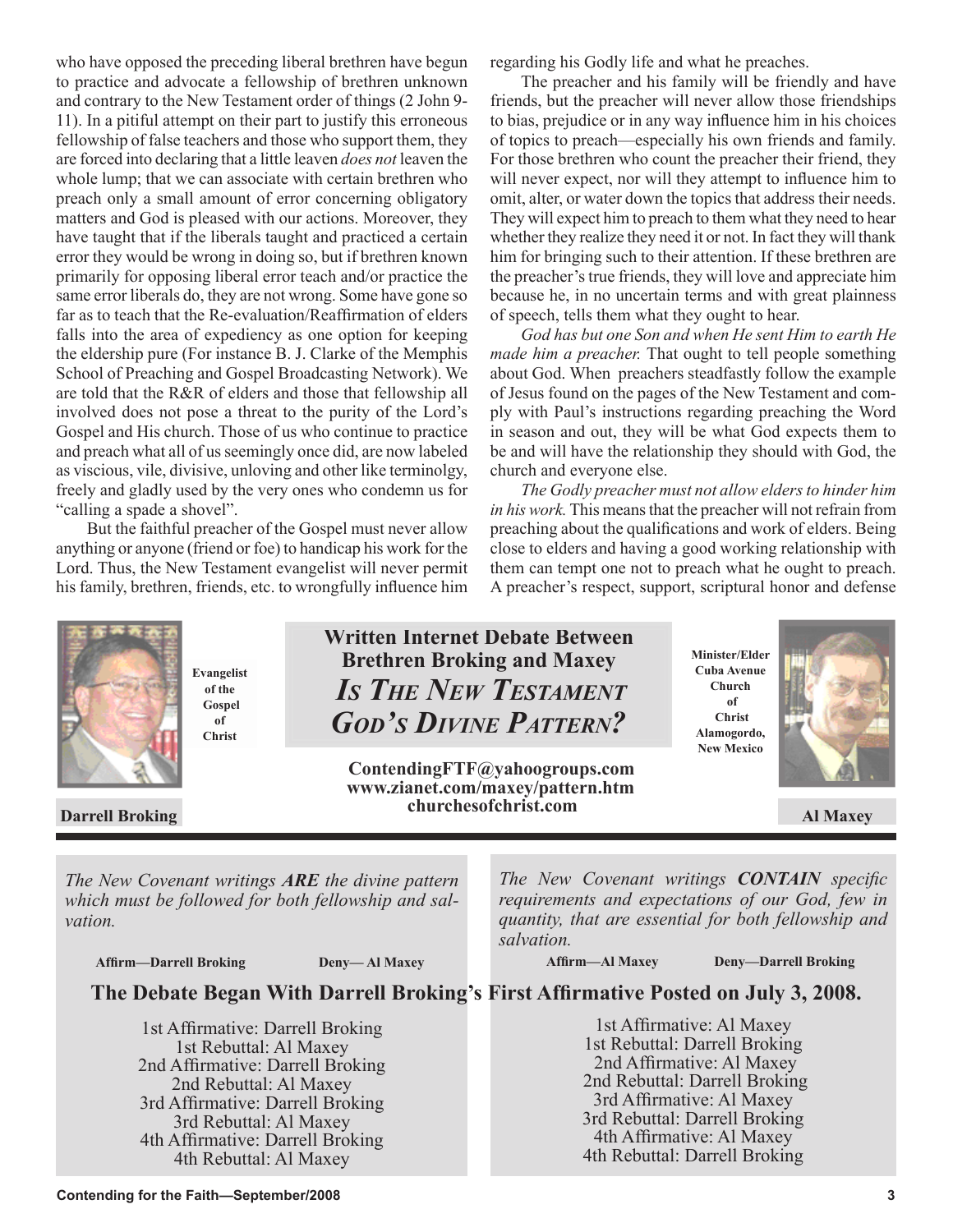of Godly elders must not degenerate into a fear of preaching those things that address the elders' needs. The best of elders, deacons, preachers, et al., will never be without the need to grow—but growing can be painful. As preachers become weary and lax in their God-ordained duties, so can elders.

Because elders are in the scriptural position of "calling the shots" in the congregation, it is easy for them to slip ever so gradually into a frame of mind that causes them to forget a significant and major portion of their duty to God in shepherding the congregation over which the Holy Spirit made them bishops. Besides making very sure that the church does *only* what Christ (the Chief Shepherd) authorized it to do (discharging the obligations to which God has made the church responsible), their primary work focuses on choosing the options that are the most expedient (advantageous) in discharging her obligations to God. Some matters require less prayer and deliberation than do others in order for the elders to decide the most expedient option to use in discharging the obligation God has charged the church to do. Elders *must*  know the members of the church (their personalities, temperment, degree of knowledge, faithulness, zeal, abilities and so on). They *mus*t know how to use the official servants of the church, the deacons, in the overall program of work that God expects the church to accomplish. They *must* lead exemplary lives before the congregation. They *mus*t know the difference between a hard headed, cantankerous old ram or ewe and the little lambs, yearlings, etc. In all of this, elders *must* know how to work with the preacher they superintend—what qualifications a man *must* meet to be God's preacher, the responsibility of the preacher to God as he works to teach the whole counsel of God and contend for the faith. Godly elders, Godly deacons and Godly preachers make an unbeatable (by the devil and his crowd) combination. Working together as the Bible teaches them to work will go a very long way toward developing a congregation as God wants it to be. The elders, deacons and preacher(s) should be living such saintly lives that they are always ready to defend the Godly conduct of each other in the spheres of work that God has ordained them to do. They will pray for one another; they will encourage one an other, they will exhort one another; and, yes, when necessary, they will rebuke one another.

Elders, preachers, and in reality any faithful member of

the church, should never allow unjust criticism from unruly members to cause them to grow bitter or lax in their work for the Lord. But it has happened and can happen again.

Notice what the prophet Jeremiah had to say about doing what God assigned us to do. **"Cursed be he that doeth the work of the Lord deceitfully** (*negligently***–ASV,** 1901), **and cursed be he that keepeth back his sword from blood"** (Jer. 48:10). *A person who does any work "deceitfully" or "negligently" is one who omits what ought to be done*. Do you know of any greater problem in the church today than that of omiting what ought to be done? Notice God's attitude toward those who, in working for the Lord, omit part of what He has obligated them to do— **"cursed be he."** Remember, in every judgment parable our Lord gave, men are sentenced to hell because of good deeds left undone, rather than for something evil they did. Of course, this does not mean that brethren can practice the works of the flesh and go to heaven (Gal. 5:19-21). *But it does tell us that we are prone to measure our faithfulness on the basis of the evil we do not do, rather than by the good works God has obligated us to do.*

Under penalty of the curse of God, the preacher must not allow anything or anyone to cause him to omit any part of his work. Thus, Paul said to the Ephesian elders: **"Ye know... how I kept back nothing that was profitable unto you, but have shewed you, and have taught you publickly, and from house to house... For I have not shunned to declare unto you all the counsel of God"** (Acts 20:18, 20, 27). Under the Law of Moses God demanded service to Him with **"all the heart"** (Deut. 11:13). Our Lord said the greatest commandment is that we must love God **"with all the heart"** (Matt. 22:37-39). Christians are obligated to God to be **"in diligence not slothful; fervent in spirit; serving the Lord"** (Rom. 12:11). Remember, the Lord said of certain slothful brethren, **"I will spew thee out of my mouth"** (Rev. 3:16). We therefore conclude that we must:

**Meditate upon these things; give thyself wholly to them; that thy profiting may appear to all. Take heed unto thyself, and unto the doctrine; continue in them: for in doing this thou shalt both save thyself, and them that hear thee: (1 Tim. 4:15, 16).** 

**—David P. Brown, Editor**

# **Past Spring** *Contending for the Faith* **Lecture Books Spring Lectureship Books In Print**

2007 Fellowship—From God or Man – \$17.002006 *Anti-ism—From God or Man*? – \$17.00 *Morals—From God or Man*? – \$17.002004 *Judaism—From God or Man*? – \$17.00 *Catholicism –* \$16.001998 *Premillennialism –* \$14.001996 *Isa. Vol. 2* Chap. 40-66 – \$12.00 *Isa. Vol. 1* Chapters  $1-39 - $12.00 \bigodot 1994$  *The Church Enters the 21st Century* – \$12.00

**Add \$3.00 per book S&H TX residents add 7.25% tax**

SEND ALL ORDERS WITH PAYMENT TO: *CONTENDING FOR THE FAITH* **P.O. BOX 2357 SPRING, TEXAS 77383-2357**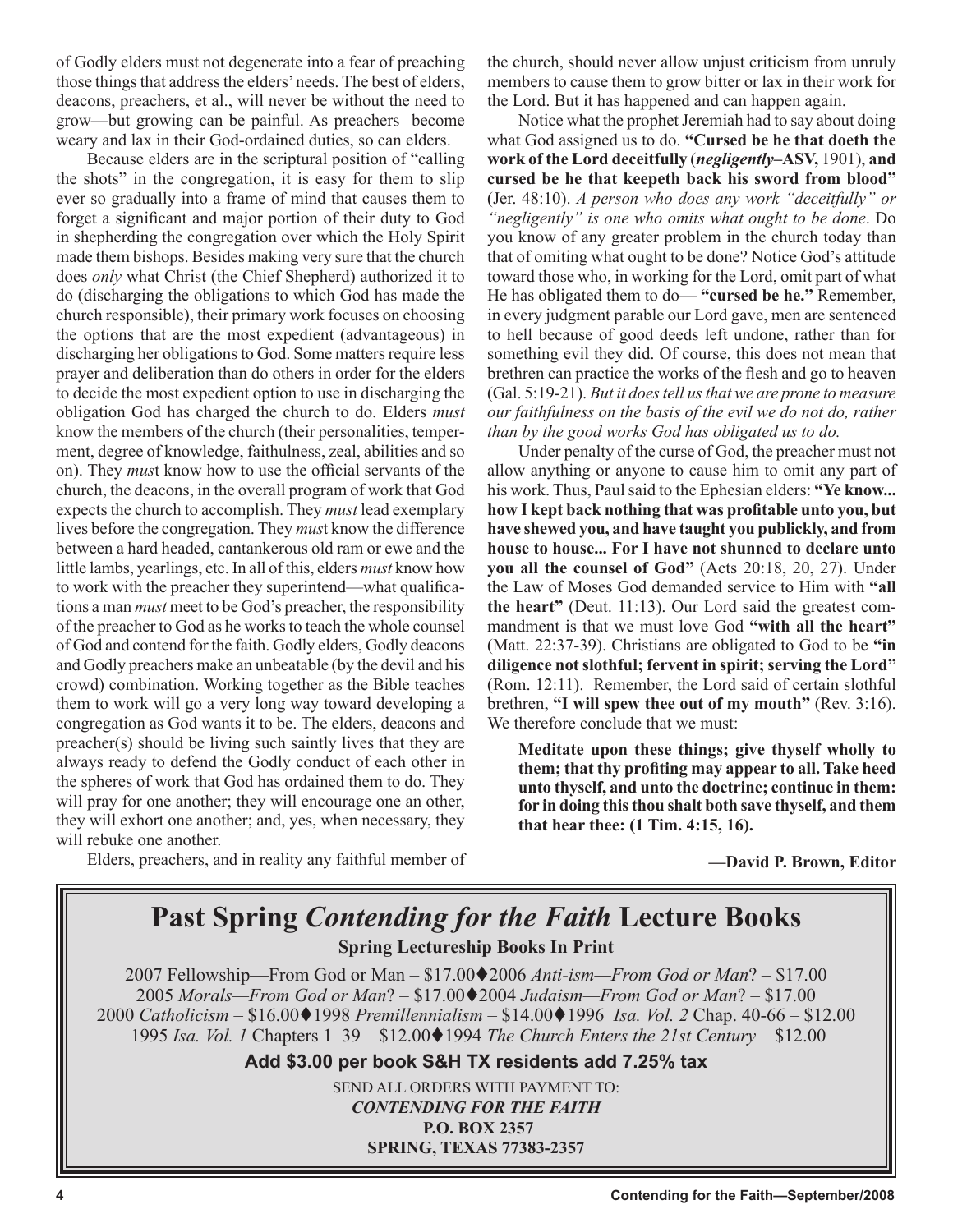# **Church Controversies (A Review)**

## **Bruce Stulting**

It has been my privilege to benefit from the writing and preaching of many faithful gospel preachers. Wayne Jackson is one such preacher. I first met brother Jackson in 1987 at the Shenandoah Lectureship in San Antonio, Texas when he defended the plan of salvation against a Primitive Baptist preacher. Although brother Jackson is unaware of the fact, his work in that debate helped me make up my mind to obey the gospel and encouraged me to become a gospel preacher. For over twenty years, I have profited from brother Jackson's writing and preaching. However, on July 8, 2008, brother Jackson wrote an article entitled *Church Controversies* the contents of which I must take exception.

#### **"Non-civil war"**

In his first paragraph, Jackson "contemplates" a brotherhood that is engaged in what he calls a "non-civil war". Since he doesn't define his terms, the reader must deduce from the rest of the article what is meant by "non-civil war". In the same paragraph he talks about "little people" who make "big issues" out of "non-issues". Thus, we conclude that he has in mind that "non-civil" refers to the manner in which one wages "war". It is interesting to note that Jackson does not identify the "little people" or what he considers to be "non-issues".

The fact is, the church is in a war and each Christian is a soldier in Christ's army. For the most part, the minions of Satan attack from outside the church. However, the Scriptures reveal that there are many enemies of the faith to be found within the church. Jesus warned about **"ravening wolves"** that disguise themselves as sheep (Matt. 7:15). Paul was in peril among **"false brethren"** and warned that Satan's ministers could **"be transformed as the ministers of righteousness"** (2 Cor. 11:15, 26). Peter warned that there would be **"false teachers among you"** (2 Peter 2:1). John commanded, **"Beloved, believe not every spirit, but try the spirits whether they are of God: because many false**  **prophets are gone out into the world"** (1 John. 4:1). The church at Ephesus was commended by the Lord as to **". . . how thou canst not bear them which are evil: and thou hast tried them which say they are apostles, and are not, and hast found them liars"** (Rev. 2:2). These examples and more could be given to prove that the church is in a "civil war". Sometimes the battles are fought on a congregational level, but often they spill over into the brotherhood. When this happens, other congregations must get involved in order to oppose those who teach and support error.

Brother Jackson seems to suggest that we ignore problems within the church in order to be "united against the growing forces of evil that threaten the stability of society and the welfare of our families". With whom is Jackson suggesting we unite? Must we unite with unfaithful brethren against a common foe? Are those who are denominationalists, Muslims, Hindus, Buddhists or atheists, affected by the "…growing forces of evil that threaten the stability of society and the welfare of our families"? If so, must we unite with them to wage war against a common foe? Certainly, we would agree that as citizens in a given civil nation we could unite with others against a common threat to the home and society. However, there are restrictions placed upon the church regarding fellowship (2 Cor. 6:14; Eph. 5:11; 2 John. 9-11).

### **Two kinds of Brethren!**

In the next five paragraphs, Jackson discusses internal problems that affect every congregation regardless of size. In this part of his discussion, Jackson refers to two types of brethren: (1) "Some people are honest, pliable, and easy to gradually mold into mature Christians" and (2) "Some are perpetually childish, supersensitive, grumpy, and/or constantly on the prowl for a fight." He then gets to the purpose of his article: "The key issue is: when and how do we deal with them?" Jackson answers his own question by stating,

**"MAY A WOMAN TRANSLATE A SERMON TO AN AUDIENCE THAT INCLUDES MEN?" A Written Debate Between the Late Bob Berard and Robin Haley OVER 100 PAGES**  $\Box$  **CD ROM**  $\Box$  **RESEARCHABLE PDF \$5.00 PER CD ROM PRICE INCLUDES S&H ORDER TODAY** *CFTF*  **P. O. BOX 2273 SPRING, TX 77383-2273**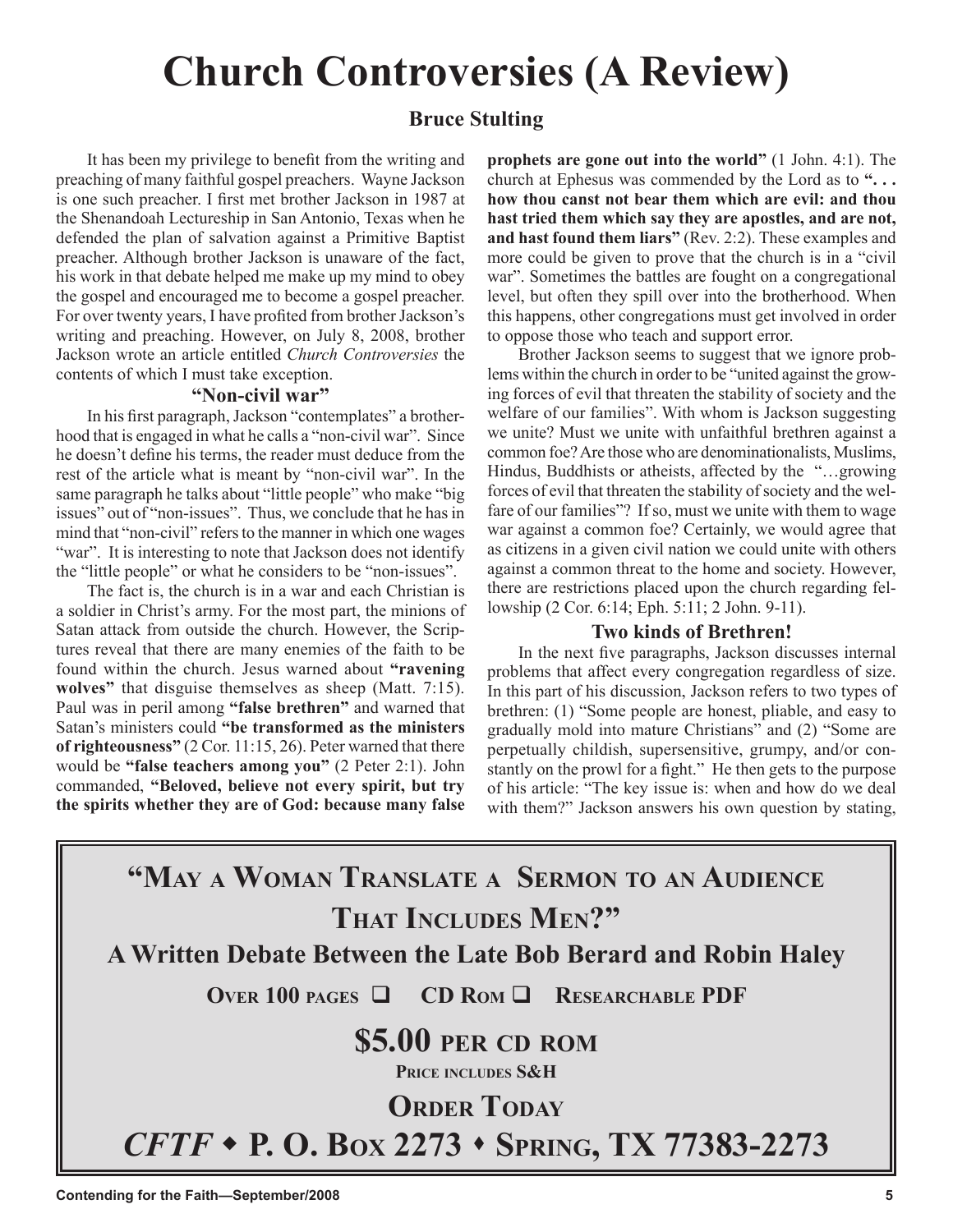"There is no simple, universal solution".

*I strongly disagree with Jackson's answer.* There is a simple, universal way to deal with rebellious, contentious brethren: **"Them that sin rebuke before all, that others also may fear"** (1 Tim. 5:20). Furthermore, **"A man that is an heretick after the first and second admonition reject; Knowing that he that is such is subverted, and sinneth, being condemned of himself"** (Titus 3:10, 11). Finally, we are commanded, **"mark them which cause divisions and offences contrary to the doctrine which ye have learned; and avoid them"** (Rom. 16:17). This is the scriptural method of dealing with brethren who cause strife in the church.

However, brother Jackson suggests, "Frequently the chronic complainers simply must be ignored." Did God ignore those complainers among God's people of the Exodus? *NO!* To warn Christians against commiting the same sins of which those Hebrew children were guilty Paul wrote:

**they were overthrown in the wilderness . . . Neither murmur ye, as some of them also murmured, and were destroyed of the destroyer. Now all these things happened unto them for ensamples: and they are written for our admonition, upon whom the ends of the world are come. Wherefore let him that thinketh he standeth take heed lest he fall** (1 Cor. 10:1-12).

Jude also wrote about false teachers in the church, calling them **"...murmurers, complainers, walking after their own lusts; and their mouth speaketh great swelling words, having men's persons in admiration because of advantage"**  (Jude 6). These wicked church members cannot be "ignored" with the hope that they will go away of their own accord! [*If Jackson considers certain brethren to be walking in the crooked path he describes in the article brother Stulting is reviewing, Jackson has every obligation to God and the church to deal with them as openly and in the same manner as did the inspired writers of the two previously quoted scriptures and as he deals with the Rubel Shelly types in the church.*— *Editor*] It is interesting that brother Jackson suggests "Others may exert considerable unsettling influence, and need to be addressed in a more forceful fashion—perhaps even to the point of suspending fellowship." Why Jackson's distinction between sinners? It seems that brother Jackson is suggesting that there are degrees of sin. However, God will **"… render to every man according to his deeds…For there is no** 

**respect of persons with God"** (Rom. 2:6-11). Remember, **"Whosoever committeth sin transgresseth also the law: for sin is the transgression of the law" and "the wages of sin is death"** (1 John 3:4; Rom. 6:23). We cannot ignore sin in the congregation, in the brotherhood or any where else!

It is often the case that when one is trying to make a point look believable, he will exaggerate a problem to an extreme and then attack the extreme (construct a "paper tiger"). This is what brother Jackson does in the following paragraph:

Internal personal problems ought to be dealt with within the local family, and should not be broadcast throughout the brotherhood. One scarcely can imagine the sort of chaos that would reign if **EVERY** (emphasis mine BLS) local controversy were to be elevated to a nation-wide scale, and pontifications were issued across the worldwide family of God that if a church, eldership, or preacher does not fall in line with a certain clique in a distant city, state, or country, they must be disfellowshipped! How insane is that? (Paragraph five).

I do not know of any faithful child of God who would advocate that "EVERY" local controversy must be "elevated to a nation-wide scale." Does Jackson know brethen who do? If so, who are they? Brother Jackson, "Is there ever a time when internal congregational problems must be 'broadcast throughout the brotherhood'"? From his past writings and lectures, I know that he believes there are times when some internal congregational issues must be addressed throughout the brotherhood!

In the latter half of the previously quoted paragraph, Jackson condemns "pontifications" being "issued across the worldwide family of God." If by "pontifications" he has in mind one who is binding his opinion, we strongly agree. However, who are the "pontiffs" and what are they "pontificating"? Surely Jackson would not oppose one who is simply holding the brotherhood to the standard of the Scriptures. *By the way, but very importatnt, please note that brother Jackson's article is self-condemning in view of the fact he wrote to instruct the "worldwide family of God" about how to deal with internal local congregational problems.* Was he "pontificating" when he declared how these matters ought to be handled by all the churches of Christ? Does brother Jackson expect all churches, elderships, and preachers to fall in line with his teaching? And, if they do not, must they be disfellowshipped? The only

# **2008** *CFTF* **SPRING CHURCH OF CHRIST LECTURESHIP BOOK "Unity—FROM GOD OR MAN" \$18.50 PLUS \$3.00 S&H SEND ALL ORDERS WITH PAYMENT TO: (Add \$3 per book for S&H—TX residents add 7.25% tax)** *CONTENDING FOR THE FAITH* **P.O. BOX 2357 • SPRING, TEXAS 77383-2357**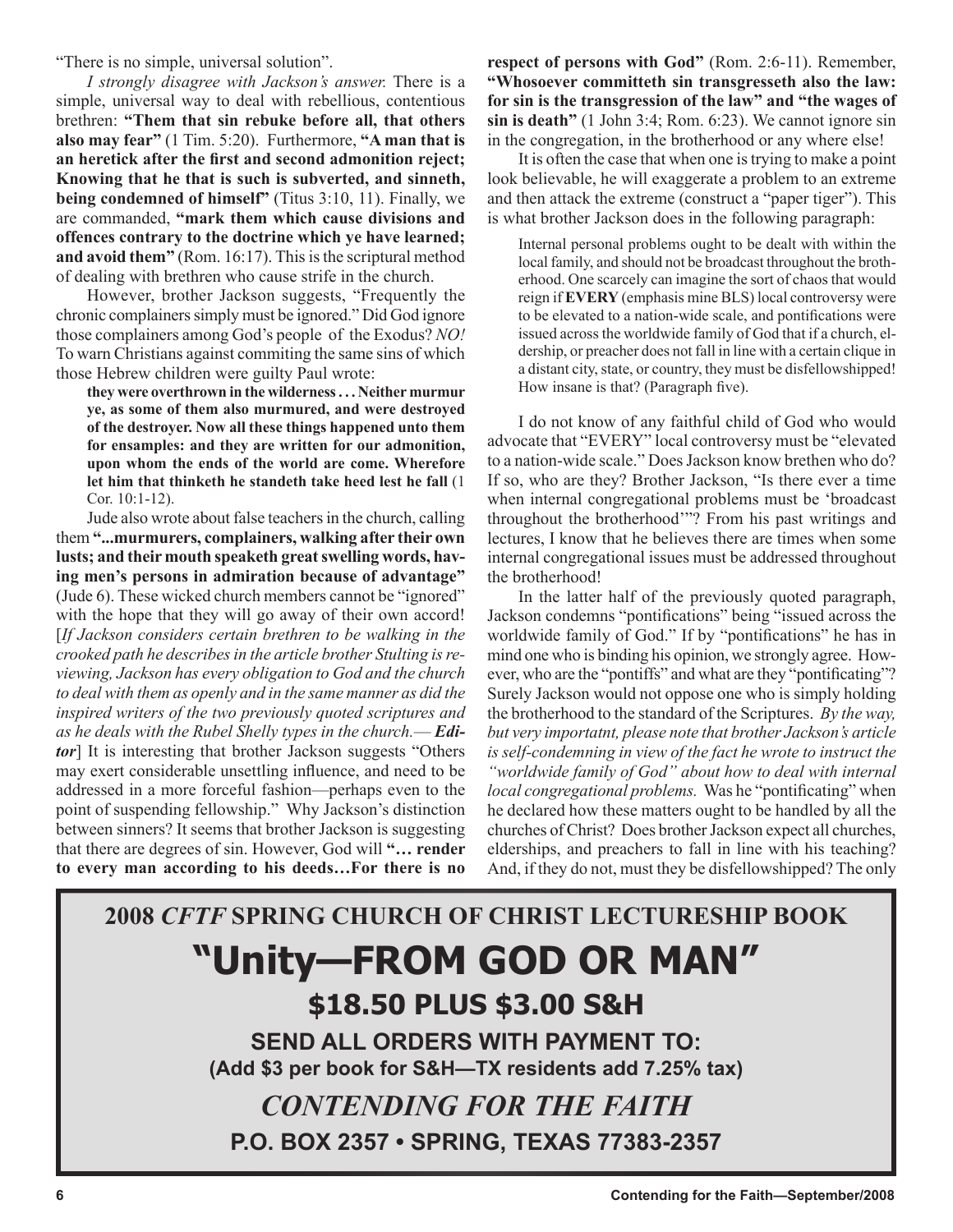way that brother Jackson can be consistent is if he were dealing with a "pontificator" in his home congregation. If that were the case (according to his own article), he would only be able to circulate his article within his own congregation. Otherwise, he would be meddling in the internal affairs of other congregations! *Physician, heal thyself!*

The fact is this, we live in a time when a single congregation or one man can have brotherhood-wide influence. Brother Jackson certainly does and he fully intends to do so. Preacher training schools, publications (such as Jackson's web site, books and paper) and television/radio programs are examples of ways in which controversies in a single congregation can spill over into the entire brotherhood. When any of the previously noted works begin to teach error (i.e., Elder reevaluation/reaffirmation or the "intent to marriage error"), the entire brotherhood can be influenced. Since these works have far reaching influence, their error must be dealt with on a brotherhood-wide level. When faithful brethren call to account those in error and demand repentance, they are not "pontificating" any more than Jackson routinely does in his brotherhood work.

Consider the church at Jerusalem as they dealt with the problem of binding circumcision on the Gentiles, etc. They sent letters **"unto the brethren which are of the Gentiles in Antioch and Syria and Cilicia"** (Acts 15:23) and stated that the Gentiles **"abstain from meats offered to idols, and from blood, and from things strangled, and from fornication: from which if ye keep yourselves, ye shall do well…"** (vs. 29). Were the elders and apostles "pontificating" when they wrote this letter? NO! They were simply spreading the Will of Heaven to the churches concering this matter. Were the churches in Antioch, Syria and Cilicia obligated to comply? YES! What would be the consequence if they did not? Fellowship with those congregations would have to cease. This is a Biblical example of how to deal with congregational issues that affect the "worldwide family of God."

#### **"Some Guiding Principles"**

Brother Jackson offers some "guiding principles" for dealing with church controversies. A casual reading of said principles reveal a surprising lack of Bible authority for the following views.

*Suggestion one:* "Local church controversies are much too complex for outsiders to know all the relevant facts." To show the absurdity of this statement one only has to read the epistles of the New Testament all of which dealt primarily with "local church controversies." Were the controversies that existed at the Corinthian church so complex that Paul, an outsider, could not know all the relevant facts? Some may suggest that Paul could understand the complexities since he was an inspired Apostle. However, Paul commanded, **"Wherefore I beseech you, be ye followers of me" and "Be ye followers of me, even as I also am of Christ"** (1 Cor. 4:16; 11:1). Can we "follow" Paul's example of assessing a situation in another congregation? Of course we can! Otherwise, we would be unable to truly follow Paul. [*Did it ever occur to brother Jackson, as well those who think as he does on the subject of his article, that these letters, that*  *make up part of the New Testament, were to circulate among the churches? Thus, the internal problems of the church in Corinth, for example, were known by all the churches of that day that read them, even as we know the same things about the church at Corinth today.*—*Editor*]

Brother Jackson states, "Long-distance analyses, therefore, likely are to be highly subjective and significantly inaccurate." How accurate was Paul when he analyzed the situation regarding the fornicator in Corinth (1 Cor. 5)? Not only was Paul able to accurately analyze the situation on the basis of what was reported to him by a member of the church in Corinth, he was able to give scriptural instruction on how to deal with the problem. Was Paul "pontificating"? Paul was a member of the church in Antioch in Syria and wrote his epistle to the Corinthians while at Ephesus. Yet, he was still able to make a long distance analysis of what went on at Corinth.

Paul was able to accurately analyze the situation at Corinth because he had received a report from the household of Chloe (1 Cor. 1:11). According to Jackson, such documents "may have been composed in a climate of considerable bias and be subject to diverse interpretations". I wonder why Paul did not rebuke Chloe for broadcasting internal church problems throughout the brotherhood? In view of Jackson's criticism of such actions today, may we not conclude that he would have rebuked those of Chloe's houshold for reporting such internal congregational matters to the apostle Paul—especially since Paul put those internal problems in a letter to be circulated, not only among the churches of that day, but before any non-members then, now, and until the end of time. Then it will serve as part of the infallible standard by which all men will be judged by Jesus Christ.

It is interesting that some questioned Paul's authority to correct the problems at Corinth. Perhaps they were of brother Jackson's persuasion that "Some of our people are masters at taking words and phrases and twisting them to form an indictment alien to the meaning intended by the original author or authors." *Again, we are left to wonder who are these people and what "words and phrases" are being twisted.*

*Suggestion two:* "Outside evaluations cannot take into account the personalities, motives, and attitudes of the principals who have been involved." To this we simply ask, "Why not?" Of course we are commanded not to judge brothers or sister who have motes in their eyes while we have beams in our own eyes (Mat. 7:1). To do so is to be a hypocrite. If there is a beam, Jesus commands us to remove the beam and then render a righteous judgment—but render a righteous judgment we must because it is a necessary part of being faithful to God (Matt. 7:5; John. 7:24; Col. 3:17; 2 Cor. 5:7).

A correct evaluation can be made when credible witnesses give their testimony, sermon tapes are reviewed, manuscripts and articles are read. Such evaluation must be made by preachers when they consider a new work, or by elders who are seeking to support a new work or employ a preacher. How else could one determine whether congregations or preachers are sound and worthy of fellowship and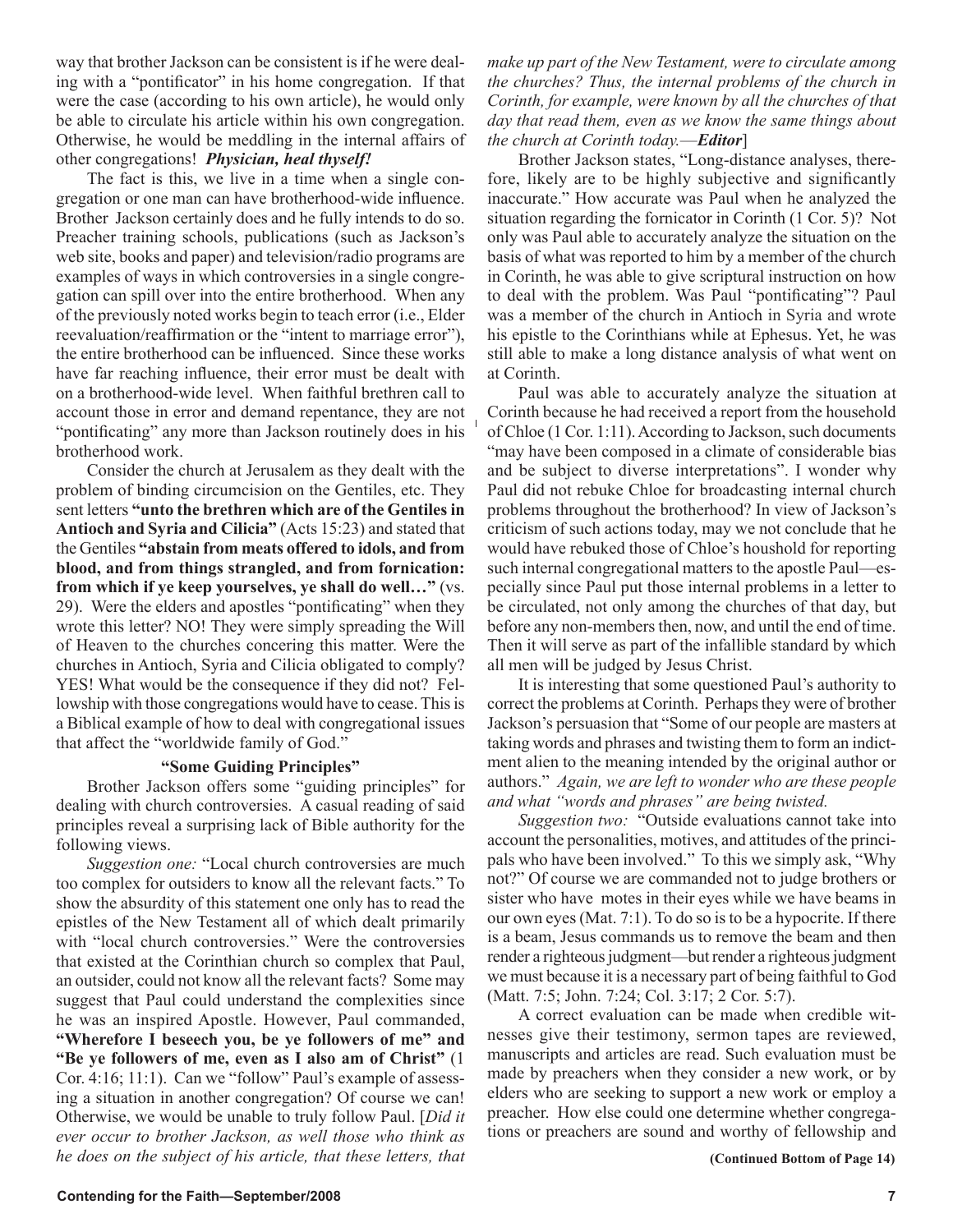# **The Bible is Right Lessons Learned From A Congregation's Division**

### **Danny Douglas**

**"For there must be also heresies among you, that they which are approved may be made manifest among you"** (1 Cor. 11:19). Those who hold to God's Word as the first authority in their lives and above their own wishes, are those who come forth as approved of God when heresies and factions arise among God's people. Moreover, church members who continue to accept the factious person(s) and do not deal with them Scripturally cannot be approved, and are in plain disobedience to the Word of God. Paul wrote: **"A man that is an heretick after the first and second admonition reject; Knowing that he that is such is subverted, and sinneth, being condemned of himself"** (Titus 3:10-11). The teachings of the Bible, the Word of God, again and again are proven to be right and conclusive as we go through various trials and persecutions in life. **"For the word of the LORD**  *is* **right..."** (Psa. 33:4a).

### **Withdrawal and Turning Away from a Congregation Is Sometimes Necessary**

The Scriptures are plain as to the action that the godly must take when other church members are involved in actions that are not according to God's Word. When a faction arises in opposition to the Truth, and strenuous efforts to bring them to repentance prove unsuccessful, a withdrawal must take place. God, in no uncertain terms, commands the faithful: **"from such withdraw thyself"** (cf. 1 Tim. 6:3-5); **"from such turn away"** (2 Tim. 3:5); and **"mark them...and avoid them"** (cf. Rom. 16:17-18). Thus, the faithful must withdraw from the disorderly (cf. 1 Cor. 5:1-13; 2 Thess. 3:6). When there are no elders, and a significant number in a congregation are practicing error, including the fellowshipping of it, and will not

# Guilt By Association **A 19 page tract by**  Lester Kamp, EDITOR

*Matters of The Faith* .25 EACH OR \$20 PER 100 PLUS POSTAGE

## Order from:

 Lester Kamp • PO Box 440297 aurora, co 80044

repent, then the faithful must leave the congregation. Hence, the following withdrawal statement was read on October 7, 2007, in behalf of those who withdrew from the Chapel Hill congregation:

### **Statement of Withdrawal From the Chapel Hill church of Christ, 234 Chapel Drive, Gallipolis, Ohio, October 7, 2007:**

At this time there exists a group of faithful members of the Lord's church, who are now withdrawing membership and fellowship from the Chapel Hill church of Christ. This decision has been made after much thought and prayer. We have concluded that we cannot in a good conscience and with true convictions based on the word of God, continue on as members of the Chapel Hill congregation.

In the past, we at Chapel Hill have failed to practice the withdrawal of fellowship from the disorderly, which God commands: **"Now we command you, brethren, in the name of our Lord Jesus Christ, that ye withdraw yourselves from every brother that walketh disorderly, and not after the tradition which he received of us"** (**2 Thess. 3:6**; cf. Rom. 16:17-18; 1 Cor. ch. 5; Tit. 3:10-11; 1 Tim. 6:3-5; 2 Tim. 3:5). We confess our failure in this. We ask God's forgiveness in this matter. Furthermore, we seek to no longer be guilty of neglecting this command of God, and so we are now taking this action.

We cannot be a part of the following, which God is against: the spirit of Diotrophes (3 John 9-11); a faction

# **FREE CD AVAILABLE**

*Contending for the Faith* is making available a CD-ROM free of charge. Why is this CD important? ANSWER: It contains an abundance of evidentiary information pertaining to Dave Miller's doctrine and practice concerning the re-evaluation/reaffirmation of elders, MDR, and other relevant and important materials and documents directly or indirectly relating to the Brown Trail Church of Christ, Apologetics Press, Gospel Broadcasting Network, MSOP, and more.

To receive your free CD, contact us at *Contending for the Faith*, P. O. Box 2357, Spring, TX 77383- 2357, or email us at cftfdpb $@g$ gmail.com.

If you desire to have a part in the distribution of this important CD you may make your financial contributions to the Spring Church of Christ, P. O. Box 39, Spring, TX 77383.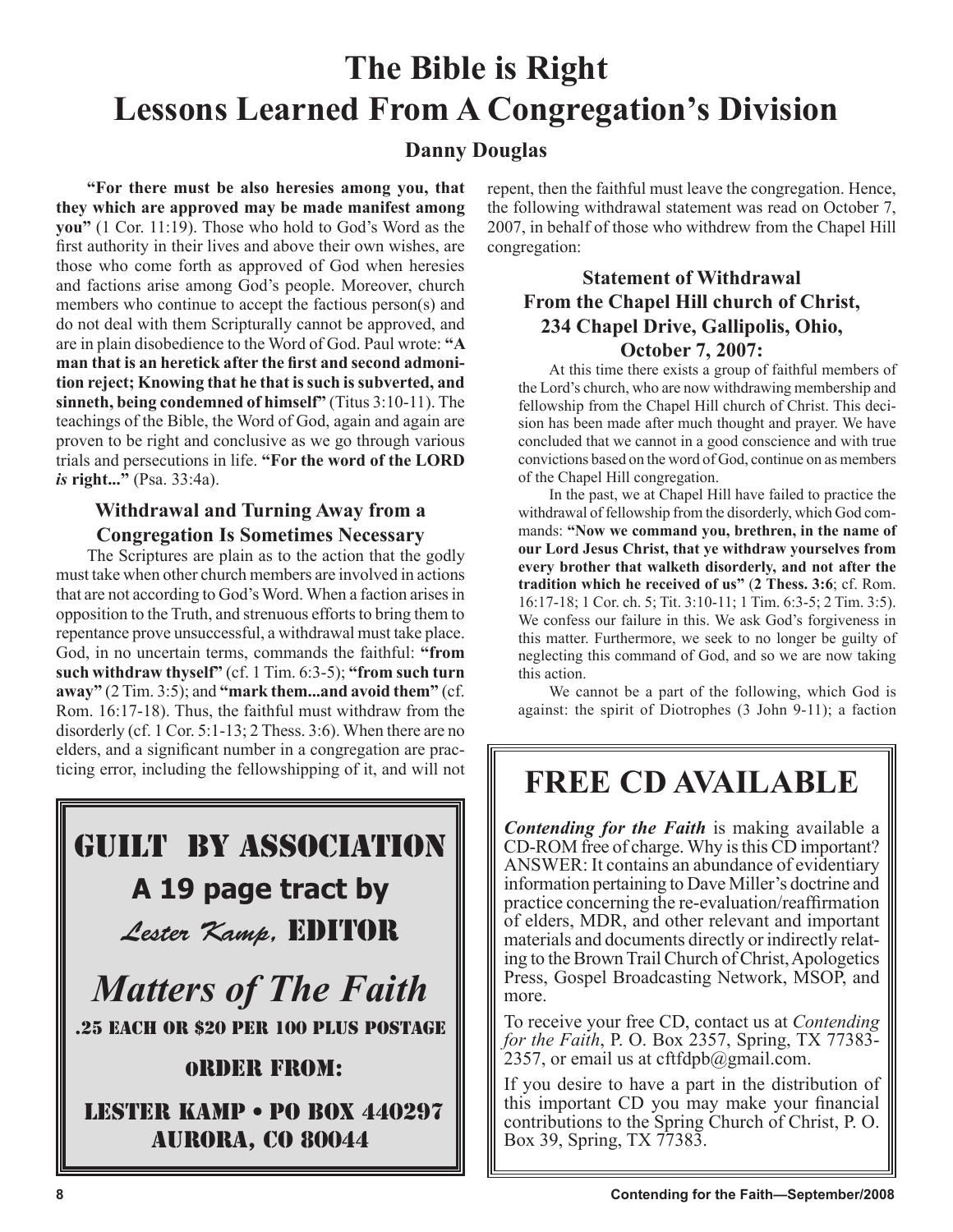which produces strife and seeks congregational control (2 Cor. 12:20-21; Gal. 5:19-21; 3 John 9-11); failure to observe the God-ordained role of men and women, as laid down in the Scriptures (1 Tim. 2:8-14; 1 Cor. 11:3); attitudes and efforts, including various forms of communication, which have served to undermine the truth, and have engendered rebellion toward it and those who uphold it (2 Tim. 3:8; 1 Tim. 6:3-5; Prov. 6:16-19); disobedience to God regarding the contribution of the local church (1 Cor. 16:2; 2 Cor. 9:7); defending and upholding those who are walking disorderly rather than disciplining them  $(1 \text{ Cor. } 5:1-13; 2 \text{ Thess. } 3:6; 2 \text{ John } 9-11);$ the defense of sin, and deceit in covering it up (Rom. 12:9, 17; Eph. 4:25); encouraging others to sin (Matt. 18:6; Gal. 5:9); and denial of the Biblical doctrine of guilt by association (2 John 9-11; Eph. 5:11). Serious efforts have been made to bring those involved in any or all of these errors to repentance, but they have not repented. We will continue to pray for there repentance. Indeed: "**A little leaven leaveneth the whole lump" (Gal. 5:9).** Therefore, we are taking this action.

We desire to be a part of a congregation which respects all the doctrine of Christ (2 John 9-11).

**Whosoever transgresseth, and abideth not in the doctrine of Christ, hath not God. He that abideth in the doctrine of Christ, he hath both the Father and the Son. If there come any unto you, and bring not this doctrine, receive him not into your house, neither bid him God speed: For he that biddeth him God speed is partaker of his evil deeds (2 John 9-11)**.

Although the doctrine of guilt by association has been denied by some, it is plainly taught in the Scriptures: **"And have no fellowship with the unfruitful works of darkness, but rather reprove them" (Eph. 5:11)."**

As a result of this action, some 25 members withdrew from the Chapel Hill congregation. The faithful group, known as the Gallipolis church of Christ, now meets at 259 Third Avenue, in downtown Gallipolis, and may be contacted c/o Herb Bush, P.O. Box 327, Gallipolis, Ohio 45631. Tel: 740-446-1618. Other faithful brethren there, who are also witnesses to the Chapel Hill situation are: Roy Spurlin (740) 446-2064 and Dwayne Jolley (cf. 2 Cor. 13:1; Matt. 18:16; 1 Tim. 5:19).

### **When a Congregation is Going in the Right Direction, Satan Will Oppose It**

In March, 2007, the brethren at Chapel Hill made the decision not to announce a ladies event and a "Gospel Meeting" to take place across the river at the **Henderson church of Christ**, in West Virginia. The reason for this is: **(1)** The **local preacher** at **Henderson**, **George Topping**, has gone on record as **teaching that Matthew, Mark, Luke and John are not a part of the New Testament.** How strange is the idea that the One Who shed His blood to make possible the New Testament, would not have the teaching He did on earth as part of His own Covenant (cf. Matt. 26:28; Heb. 10:29; 13:20-21). Yet, this is the teaching of Dan Billingsly, George Topping, and others **(2) Henderson has had 2 ladies to direct their Vacation Bible School**. **(3) Liberalism was represented in the assigned preacher for the Gospel Meeting: Ron Laughery**, of the **Belpre (Ohio) church of Christ**. 1

Later, it would come out in the May business meet-

ings that certain long-time members of the church were not pleased at this direction for the Chapel Hill congregation, in her stand against error in area congregations. Furthermore, the seeds of discord had already been sown as a result of a few ladies, who attempted to lead various activities and to implement changes. **(In fact, one these ladies had recently come from the Henderson congregation where women had been chosen to direct the Vacation Bible School.)** Such stirring of emotions against those standing for the Truth of the New Testament on the role of women were reminiscent of the Jewish opposition that Paul and Barnabas faced:

**But the Jews stirred up the devout and honourable women, and the chief men of the city, and raised persecution against Paul and Barnabas, and expelled them out of their coasts...But the unbelieving Jews stirred up the Gentiles, and made their minds evil affected against the brethren** (Acts 13:50; 14:2).

Paul warns:

**For of this sort are they which creep into houses, and lead captive silly women laden with sins, led away with divers lusts, Ever learning, and never able to come to the knowledge of the truth. Now as Jannes and Jambres withstood Moses, so do these also resist the truth: men of corrupt minds, reprobate concerning the faith. But they shall proceed no further: for their folly shall be manifest unto all**  *men***, as theirs also was (2 Tim. 3:6-9).** 

It is noteworthy, in view of this passage, that some within the leavening agent, did make house calls to various members trying to persuade them toward their agenda.

#### **Defense of Error Produces Division**

When men seek to defend error, it brings division into the body of Christ. On May 2, 2007, a special meeting was called following Wednesday night Bible Study to inform the brethren that certain problems had come to light involving the scheduled speaker for our June Gospel Meeting. As it turned out, brother **William B. Kughn,** was involved with a congregation (and had been for some years), the **Greenbrier church of Christ, Anniston, Alabama,** which was/is in fellowship with and support of: **"Sonshine/Children's Worship Minstry," Winterfest/Jeff Walling, Churches of Christ** 

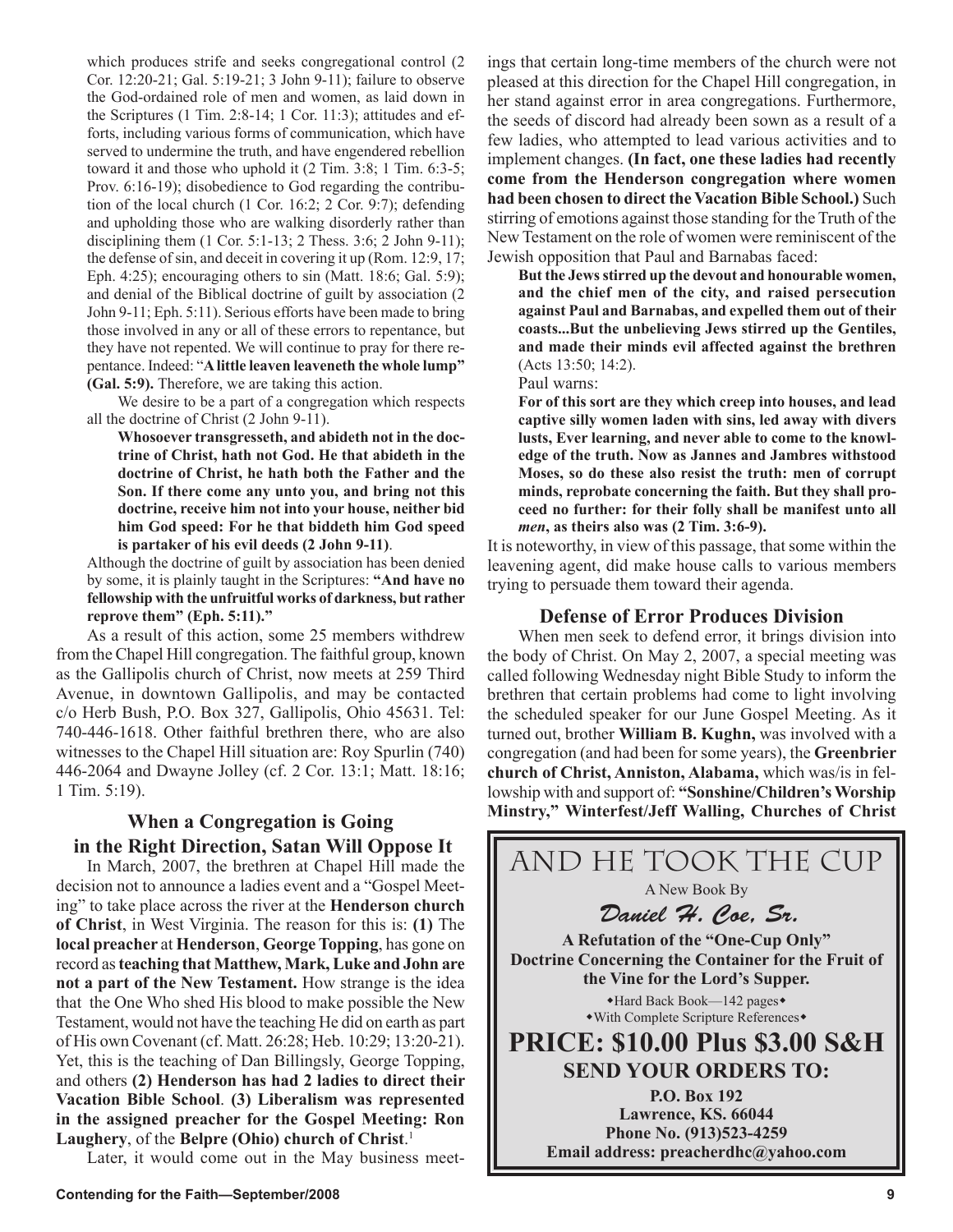**Disaster Relief Effort, Inc**., the unscriptural singing group **Acapella** (which makes mechanical instrumental sounds with the voice and performs at denominational functions), and **Buddy Bell** and the **Landmark church of Christ, Montgomery, Alabama.** Later we learned that **Greenbrier** was also promoting the *Gulf Coast Getaway.2* **Randy Harris** and **Rick Atchley** of **Richland Hills [**infamous for introducing **mechanical instrumental music into worship** and **serving the Lord's Supper on Saturday night]** had been featured speakers earlier in 2007 at the *Gulf Coast Getaway.*

Two long and controversial men's business meetings followed on May 6th and May 9th. Two of the men present, **Howell Lasseter** and **Lewis Mikell,** defended brother Kughn and insisted that he should come ahead and do the Gospel Meeting. In fact, these two brethren made lengthy speeches in opposition to the Biblical doctrine of guilt by association. However, this false teaching did not go unanswered. Such Scriptures as Ephesians 5:11 and 2 John 9-11 were used to convince brethren Lasseter and Mikell of their error, and to show the error of brother Kughn, but sadly none of them ever repented. The Bible teaches:

**And have no fellowship with the unfruitful works of darkness, but rather reprove** *them***...Whosoever transgresseth, and abideth not in the doctrine of Christ, hath not God. He that abideth in the doctrine of Christ, he hath both the Father and the Son. If there come any unto you, and bring not this doctrine, receive him not into** *your* **house, neither bid him God speed: For he that biddeth him God speed is partaker of his evil deeds (Eph. 5:11; 2 John 9-11).**

Finally, the men decided to cancel the Gospel Meeting with brother Kughn, in spite of the effort to persuade the brethren to forsake their convictions and to compromise with error.

As a result of this and unsuccessful attempts to have a congregational meeting, in June brother Lasseter, with the encouragement of brother Mikell, mailed a packet of materials into the homes of the Chapel Hill members. Included in the packet, among other things, was an article casting suspicion on the Men's Business Meeting, a defense of brother Kughn, and *an article by brother Kughn teaching that guilt by association was acceptable based on the fact that Jesus ate with sinners,* which *is false doctrine (cf. Eph. 5:11; 2 John 9-11; Rom. 16:17-18). Clearly, this action divided the congregation.3*

### **The Diotrephean spirit Causes Discord**

The spirit of Diotrephes has long been a plague on the Chapel Hill congregation. It has caused many to leave the congregation, and has produced much discord and many broken hearts. The apostle John said of Diotrephes:

**I wrote unto the church: but Diotrephes, who loveth to have the preeminence among them, receiveth us not. Wherefore, if I come, I will remember his deeds which he doeth, prating against us with malicious words: and not content therewith, neither doth he himself receive the brethren, and forbiddeth them that would, and casteth** *them* **out of the church (3 John 9-10).**

Those like Diotrephes today, also love to have the preeminence among the brethren. Such individuals will use various means and people to have control and power, and will even divide the church to do so. The late brother Guy N. Woods stated:

The modern day Diotrephes, like the one of old, will also prate against faithful brethren with malicious words. The extent of Diotrephes' lordship over the congregation is seen in the fact (1) he prated *(phluaron,* to babble, to accuse idly and falsely) against John and his associates with wicked words, (not merely idle, but actually *evil* words) ; (2) he refused to receive the brethren which came from John; (3) he forbade others in the congregation to do so; (4) those who refused to bow to his will he expelled from membership in the congregation. [Gospel Advocate Commentaries.]

Indeed, a Diotrophes will use wicked, false and idle words to hurt the righteous, because he cannot validate his charges against them with the truth. *He will even stoop to digging up past sins of brethren, of which they have long since repented, to hold over their heads. He is willing to add many falsehoods and slanders in order to mischaracterize faithful brethren. He is not above speaking lies and malicious slander in his effort to destroy those who will oppose his error. Like the devil himself, whose name diabolos means slander, he falsely accuses faithful brethren (cf. Rev. 12:10).* Such an individual would not hesitate to go so far as to falsely accuse righteous men such as the late and faithful brother Guy N. Woods himself.

A Diotrephes will expend no little time or effort in formulating and executing a plan whereby to ruin his opponent, just as the wicked Haman attempted to destroy the righteous Mordecai for refusing to bow to him. Haman falsely accused the Jews, and was eventually hanged on the 50 cubit-high gallows that he had built for Mordecai. **"So they hanged Haman on the gallows that he had prepared for Mordecai.** 

# **Grant Street Church of Christ**

2501 N. Grant Street Liberal, Kansas 67901 (Approximately 80 Members)

# **Is Seeking a Gospel Preacher**

**•Godly in Life• •Grounded in Sound Doctrine• •Desires to Preach the Gospel to the Lost• •Desires to Help Build Up the Church• •Able to Refute Errors in the Church•**

## **Contact Mike Beckett:** (620) 544-2430 or (620) 544-6962 Email— beckett@pld.com **Jordan Slater:** 620-655-1988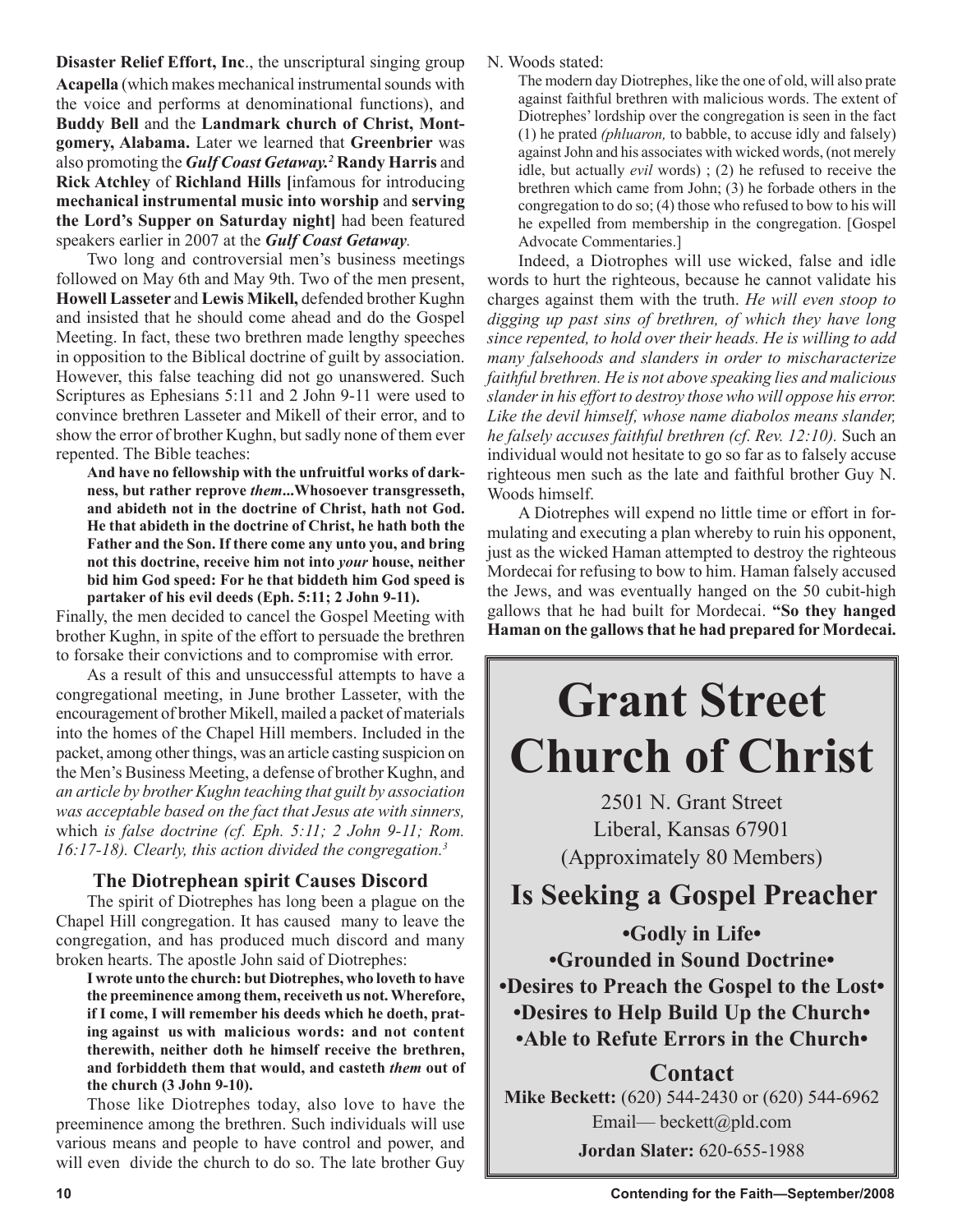**Then was the king's wrath pacified" (Esther 7:10).** It is our prayer that those today or any time who are like Haman and Mordecai will repent of their sins so they will not be destroyed eternally. Indeed, their evil efforts will turn against them.

**The wicked plotteth against the just, and gnasheth upon him with his teeth. The Lord shall laugh at him: for he seeth that his day is coming. The wicked have drawn out the sword, and have bent their bow, to cast down the poor and needy,** *and* **to slay such as be of upright conversation. Their sword shall enter into their own heart, and their bows shall be broken...For the arms of the wicked shall be broken: but the LORD upholdeth the righteous" (Psa. 37:12-15, 17).** 

The righteous should not be surprised that dishonest men would speak falsely against them, because Jesus warned:

**Blessed are they which are persecuted for righteousness' sake: for theirs is the kingdom of heaven. Blessed are ye, when men shall revile you, and persecute you, and shall say all manner of evil against you falsely, for my sake. Rejoice, and be exceeding glad: for great is your reward in heaven: for so persecuted they the prophets which were before you" (Matt. 5:1-12).**

Furthermore: **"...all liars, shall have their part in the lake which burneth with fire and brimstone: which is the second death (Rev. 21:8).**

Never the less, those like Diotrephes cannot have their power without help. After the warning concerning Diotrephes, John further states: "**Beloved, follow not that which is evil, but that which is good. He that doeth good is of God: but he that doeth evil hath not seen God (3 John 11).** Sadly, many are disobeying this injunction by continuing to follow a Diotrephes or other disobedient people in the church.

### **"A little leaven leaveneth the whole lump" (Galatians 5:9)**

Indeed, good brethren can be led astray by individuals who are clever in their manipulative tactics. When disobedience persists in a congregation, the Biblical principle that **"a little leaven leaveneth the whole lump"** (Gal. 5:9; 1 Cor. 5;6), is clearly manifested. *Thankfully, the disciplinary action and withdrawal that took place at Chapel Hill, was done in time to rescue several precious souls from the persistent and crafty work of the factious.* This was a major motivation for departing, that no more precious souls would be turned away from the Truth.

Although much pointed preaching and teaching was done to oppose wrong, even to the point of arousing anger, some members who had stood firm earlier in the year, flip-flopped, and became sympathetic with the disobedient. Sadly, these messages did not bring the guilty to repentance, but they did strengthen the resolve of those who had a mind to do right. One of the obvious aspects of evil leaven is the fact that it seeks to undermine the Truth. No less person than the apostle Paul warned:

**For the time will come when they will not endure sound doctrine; but after their own lusts shall they heap to themselves teachers, having itching ears; And they shall turn away** *their* **ears from the truth, and shall be turned unto fables (2 Tim. 4:3-4).4**

We should be warned that God is aware of our actions when we are not dealing honestly of our brothers and sisters in the God's family, the church. Whether it be manipulative public statements made under the guise of a confession, attacks made in a business meeting when one is out of town and cannot defend himself, or other efforts to manipulate matters to a faction's advantage, God sees and knows all. **"Neither is there any creature that is not manifest in his sight: but all things are naked and opened unto the eyes of him with whom we have to do"** (Heb. 4:13). One day we will have to answer to Him (Rom. 14:10-12; 2 Cor. 5:10). It is our prayer that all of those who are walking disorderly, including those in fellowship with the unfruitful works of darkness, will repent, so that they will not be lost in that last great day, when, as Paul said: **"God shall judge the secrets of men by Jesus Christ according to my gospel" (Rom. 2:16).** 

#### **Endnotes**

<sup>1</sup> Documentation exists to verify these facts concerning George Topping and the Henderson church of Christ.

<sup>2</sup> These facts were taken from the Greenbrier website: www. greenbriercofc.org .

<sup>3</sup> This packet is available for those who desire documentation.

<sup>4</sup> The Bible teaches that at the mouth of two or three witnesses shall every word be established: "This is the third time I am coming to you. In the mouth of two or three witnesses shall every word be established" (2 Cor. 13:1; cf. Matt. 18:16; 1 Tim. 5:19; Heb. 10:28). Faithful witnesses are available as to these matters that took place in the Chapel Hill congregation.

The Scriptures teach: **"This is the third time I am coming to you. In the mouth of two or three witnesses shall every word be established"** (2 Cor. 13:1; cf. Matt. 18:16; 1 Tim. 5:19). If anyone would like to verify what has been written about the situation at Chapel Hill, three faithful brethren (in addition to this writer) who were at Chapel Hill, but are who now members of the Gallipolis church of Christ, may be contacted as witnesses: Herb Bush (740) 446-1618; Dwayne Jolley (740) 446-9782; and Roy Spurlin (740) 446-2064."

#### —**517 Gaylord St. Dresden, TN 3822 preacherdd@frontiernet.net**

"Spouting scripture has no magic to dispel the devil. Scripture has phenomenal power but unless you submit your mind to its inerrant truth, its power is largely lost to you."—Martha Kilpatrick

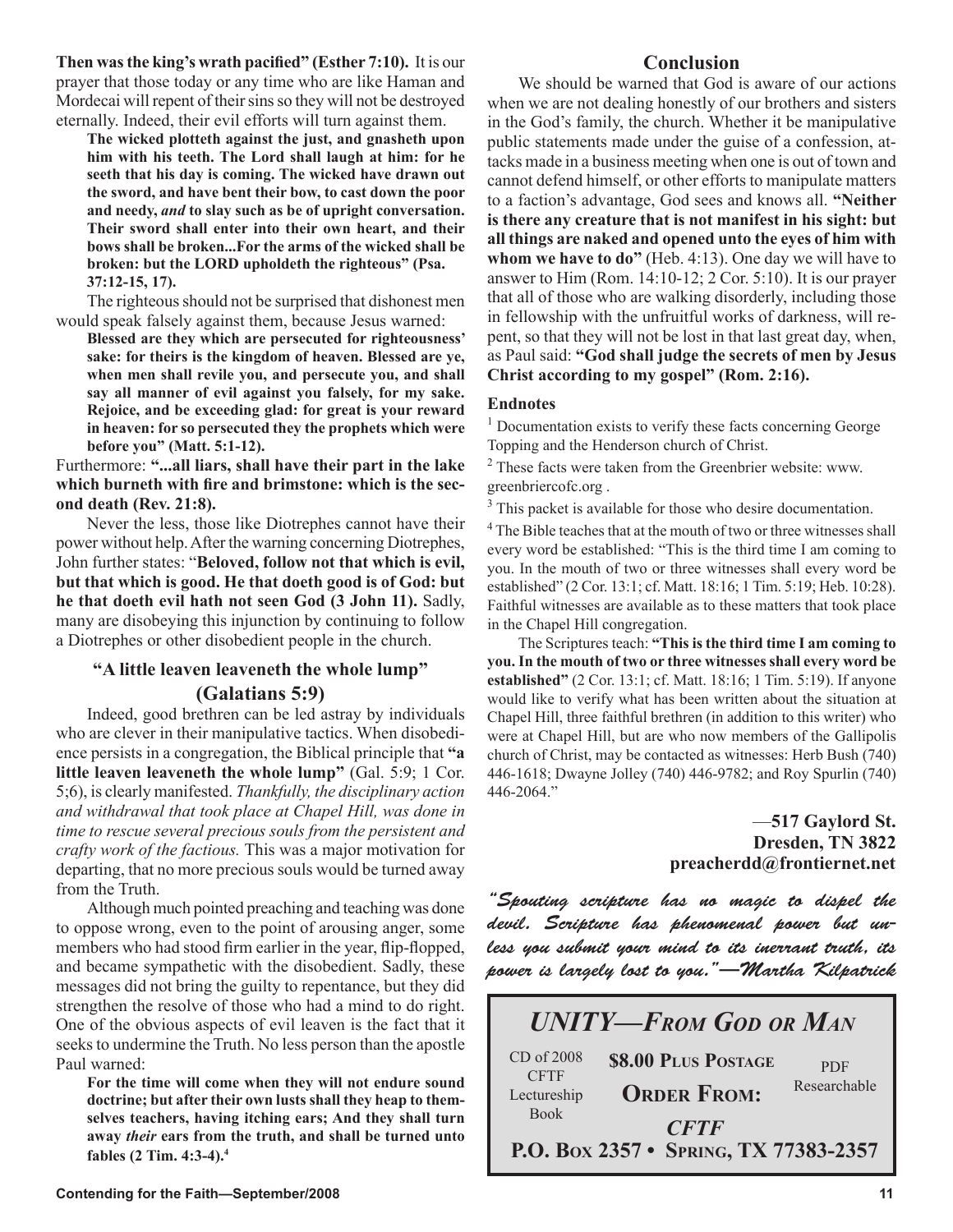#### **(Continued From Page 1)**

funny! As Susan likes to say, "How can we be the light of the world if we're too afraid to Lighten Up?"

Susan is at her best on the stage. With comedy, testimony, and song (video clip), Susan will take you on a roller coaster ride that brings you from belly laughs to tears to belly laughs again! ... And when it's all over (like any good roller coaster ride) you'll want to go again!

 As a stand up comic, Susan has opened for secular entertainers like Johnny Rivers and Christian artists like Avalon, Kathy Troccoli, Bob Carlisle, Phillips, Craig and Dean, Jaci Velasquez, and many more.

 Using her life experiences and years of study at Johnson Bible College (**this is a Christian Church College–Editor**) in the hills of Tennessee, she inspires you with a fresh perspective that can change the way you view your future!

 Susan enhances her concerts with beautiful and uplifting songs (http://www.sodonnell.com/).

*Where has O'Donnell performed?* From her web site, note her recent appearances and those slated for the remainder of 2008. We quote:.

14-Jul-08 Pasadena, TX **First Baptist Church** Widow's Banquet

15-Jul-08 Houston, TX Preschool Teachers Adventure Conference, **Windwood Presbyterian Church** 

10-Aug-08 The Woodlands, TX **The Woodlands United Methodist Church**

20-Sep-08 Alvin, TX F**irst United Methodist Church Ladies Prayer Breakfast**

11-Oct-08 Houston, TX **Abundant Joy Women's Conference** 

24-Oct-08 Conroe, TX **First United Methodist Church Ladies Luncheon** (http://www.sodonnell.com/HTML/schedule.htm).[**Bold Mine—Editor**]

Clearly, Casandra Martin has no problem appearing with O'Donnell. And, *the Southwest Church of Christ elders have no problem with Martin speaking to the SW ladies.*

Continuing on with the line up for the A*bundant Joy* 

*Women's Conference for 2008*, we come to the *Worship Leaders* for the conference. They are Melanie Simpson and Lisa McVey.

**Melanie is the Worship and Children's Minister at Bering Drive Church of Christ in Houston.** She holds a degree in music from Abilene Christian University. She has taught elementary music in Abilene, San Antonio, and Katy. **Her passion, however, is leading worship, and sharing the amazing love of God.** 

**Lisa worships at the Sugar Grove Church of Christ in Meadows Place where she sings with the praise team.**  She is a graduate of Abilene Christian University. She sang with the Acappella Chorus and His Singers while at ACU. (http://www.abundantjoyconference.org/speakers.html) [Bold Mine—Editor].

Does Martin have a problem with the Bering Drive Church's beliefs and practices? This is where the women take an active part in leading in the church (See: http://www. beringfamily.org/pastoral.htm), where they accept Edward Fudge's doctrine of no eternal Hell (Fudge is a member of said church) and who knows what else they practice and/or fellowship that is contrary to New Testament authority.

Obviously the Soutest elders see nothing wrong with Martin's involvement with these denominationalists and pseudo brethren. After all, they authorized her to speak to the SW ladies. Did the SW elders, as protectors of the SW flock, investigate Martin before the SW women invited her to speak to them. *If we could easily locate the information about Martin's involvement with Harding University, nonmembers (the woman pastor and the female comedienne) and the liberal crowd with which she readily and freely works and fellowships, why could they not do the same?*

Because ye are turned away from the LORD, therefore the LORD will not be with you (Num. 14:43).

# **GLENN COLLEY SPEAKS IN LIBERAL CHURCH**

Regardless of what some brethren believe and teach, part of the fruit that helps to identify our true character is seen in those we fellowship and the works they support. The preceding fact is one reason our Lord said:

**Beware of false prophets, which come to you in sheep's clothing, but inwardly they are ravening wolves. Ye shall know them by their fruits. Do men gather grapes of thorns, or figs of thistles? Even so every good tree bringeth forth good gruit; but a corrupt tree bringeth forth evil fruit. A good tree cannot bring forth evil fruit, neither can a corrupt tree bring forth good fruit. Every tree that bringeth not forth good fruit is hewn down, and cast into the fire. Where fore by their fruits ye shall know them"**  (Matt. 7:15-20).

Thus, according to our Lord one of the obligations God expects Christians to discharge in their walk of faith (Rom. 10:17; 2 Cor. 5:7) is that of being a Scriptural fruit inspector (John 7:17; 1 John 4:1). Failure to do so is a sin of ommission (James 4:17).

The previous salient Truths are conviently overlooked by many. More times than not those same Truths are repudiated by many who think they are some of the best of God's people. But regardless of such rebellion on the part of some church members, the Truth taught in Matt. 7: 15-20 continues to be needed and will certainly be there on the Day of Judgment, with the whole system of faith, to condemn those who have spurned it (John 12:48).

With the previous New Testament Truths before us we now draw your attention to the following information. During August 13-16, 2008, the Sherrod Ave. Church of Christ, Florence, AL, presented a program they called *Shoal's Renewal* 2008 *"Jesus is Here!"* The local speakers were Charles Abernathy, Kenny Barfield, James Farris, Matt Heupel, Chris Kemp and Sonny Owens. The featured speakers were: Jim Gardner, Fresno. CA and Glenn Colley, Huntsville, AL.

Is it not true that we can discern much about a person's or a church's faithfulness to the divine pattern of New Tes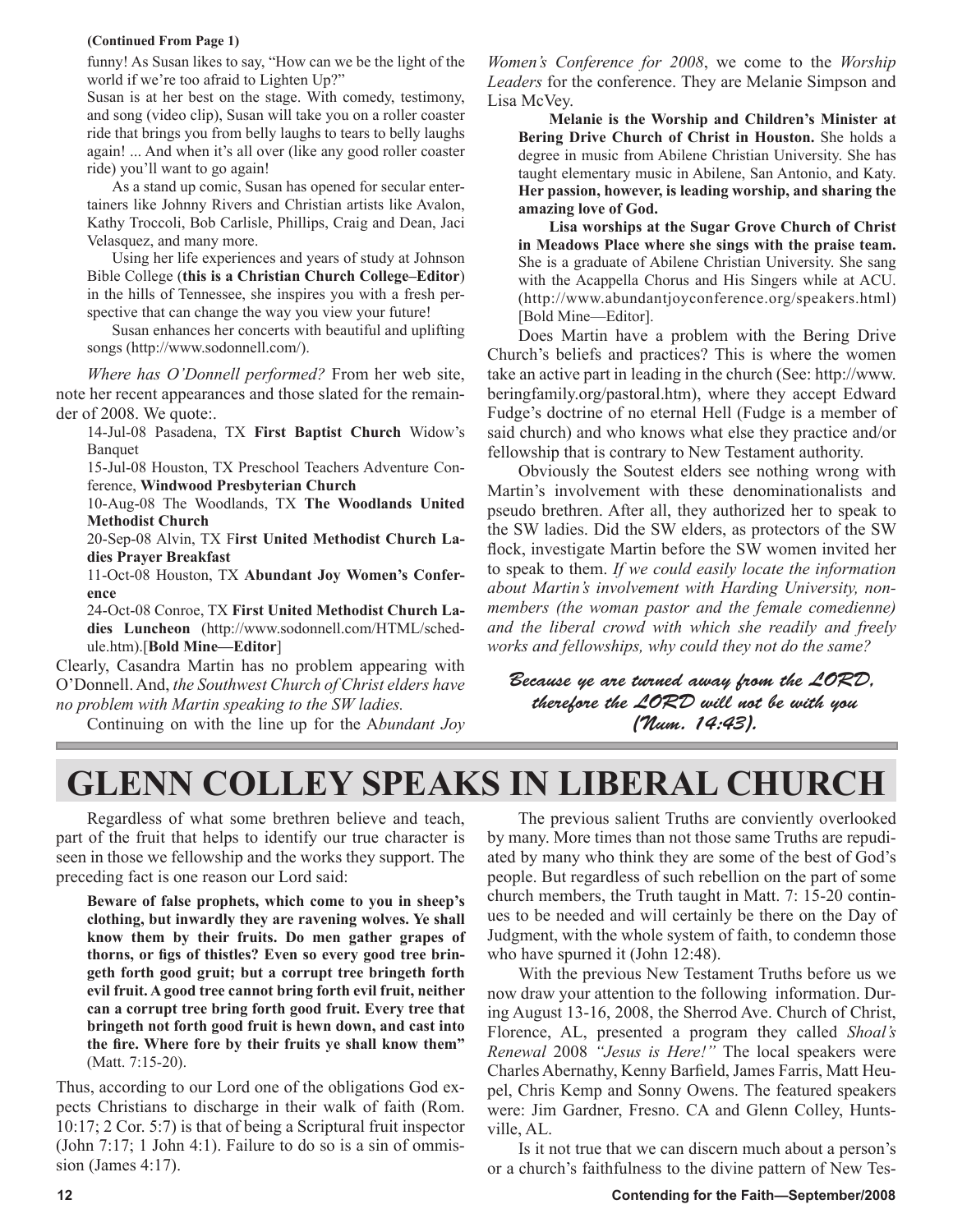tament Chrisitianity by the people and works they support and advertise or, for that matter, those they do not support and advertise? That being the case, we urge you to get on the internet, go to the Sherrod Ave. Church of Christ web page found at the following web address: http://www.sherrodfamily.org/templates/\_sherrodave/default.asp?id=36309, and observe for yourself what these brethren advertise. Having gone to the preceding web address, click on the *Resource* button. On the *Resource* page click on *Links* to see what the Sherrod Ave. church's elders, staff and members think are good resources for Christians to use to better help them to serve the Lord.

How could someone such as Glenn Colley, author of "Loose Change", a book about liberalism, join himself to such brethren to help them in their efforts? Let it be once again noted that at least since Colley and those brethren with whom he has partied have feverishly worked to justify themselves in their support of Dave Miller, they are now evidencing how far they are willing to go in clasping hands with brethren who make no distinction between the faithful and the unfaithful. Lack of space will not allow us to examine the various "resources" advertised by the Sherrod Ave. church. Suffice it to say that some of the rankest liberal resources are found in this church's recommended resouce list. Further, some of these so-called resources are denominational works. Shades of Rubel Shelly and Max Lucado's "Unity in Diversity." Consider the following:

#### **Resources For Life**

Campus Ministry

Campus Branch - Campus Ministry Resources

Campus Crosswalk - Campus Ministry Info & insight

CampusMinistryUnited.com - Uniting Campus ministry resources

Christian Colleges and Campus Ministry Links

Intervarsity - Campus Ministry Resources

Ivy Jungle - Campus Ministry Network & Conferences

Gulf Coast Getaway - More than a campus ministry conference. It's a body of people undergoing radical transformation as we seek the ways of God.

#### **Family Ministry**

Focus On The Family - Parenting & Spiritual Growth Resources

#### **Financial**

Crown Financial Ministries – aimed at providing a Christian perspective on debt management, budgeting guides and help with personal finances Money Matters for Kids - helping parents teach children about money matters, from Larry Burkett and Christian Financial Concepts. Financial Peace University (Dave Ramsey)—A 13-week video series designed to teach families to get out of debt and stay out of debt

#### **Magazines**

Radiant - Life from the inside out. A magazine for "young adult" women.

Relevant – A magazine for the "20something" crowd that addresses issues on God, Life and Progressive Culture.

Wineskins - An online magazine for the spiritual seeker interested in broadening the understanding of contemporary culture and learning as impacted by issues of the modern world.

#### **Marriage**

Family Dynamics Institute - Interactive marriage-enrichment ministry that teaches people how to have healthy marriages and families, and how to lead others to have the same.

#### **Media**

Heartlight - Devotionals, E-cards, PowerPoint Backgrounds, & more Highway Videos - Christian Videos for Teaching & Worship Settings

**Contending for the Faith—September/2008 13** 

Searching For Truth: 6 Lesson Evangelistic Tool World Video Bible School: www.wvbs.org

#### **Missions/Humanitarian/Service**

The Invisible Children - Invisible Children, Inc. changes culture, policy, and lives through collisions of poverty and power. The Mission is the ultimate goal of Invisible Children—the resources, skills, and funds that hit the ground in Uganda, providing healthcare, safety, employment, and education.

Habitat For Humanity - Habitat for Humanity International is a nonprofit, ecumenical Christian organization dedicated to eliminating substandard housing and homelessness worldwide and to making adequate, affordable shelter a matter of conscience and action. Habitat is founded on the conviction that every man, woman and child should have a simple, decent, affordable place to live in dignity and safety.

Mission Alive - Church Planting Conferences & Resources Voice of The Martyrs - A non-profit, interdenominational organization with a vision for aiding Christians around the world who are being persecuted for their faith in Christ

World Religion Index - Understanding World Religions

World Relief –Equipping churches and communities to help victims of poverty, disease, hunger, war, disaster and persecution

#### **Parenting/Personal Growth/Real Life Resources**

ChristianToday.com - Serves to provide direct, and current news information to the general Christian public.

Crosswalk - The intersection of faith and life

Exodus International - The largest info. and referral ministry addressing homosexual issues.

XXX Church - A ministry to those struggling with pornography Youth Suicide Prevention

#### **Student Ministry**

Egad Ideas - Youth Ministry Ideas Adaptable to Young Adult Every Student - Answers to Students' Questions Battle Cry - an online community and resource for Christian teens, churches, youth groups, and leaders

Boundless - Articles for College Students Mars Hill Bible School - Florence, AL

Youth In Action – A Youth Rally for spiritual growth and renewal

Winterfest – A retreat in Gatlinburg, TN to inspire deeper faith and commitment

#### **Study/Teaching Resources**

Bible Gateway - Scripture Search & Index Elbourne - Sermon Illustrations Nooma - Postmodern Christian Videos for Teaching (Rob Bell) Sermon Spice - Christian Videos for Teaching & Worship Settings Zondervan Church Resource - Searching For Truth- 6 Lesson Evangelistic Tool World Video Bible School- www.wvbs.org - great Bible study tools

#### **Worship**

Just Worship - Worship Resources Worship.Com - Worship & Spiritual Growth resources Zoe Group - Worship Team & Annual Conference Info

When we clicked on the button for their recommended *Colleges and Campus Ministries* site we found listed sixteen colleges and universities. Then, under *Campus Ministeries* 39 are listed. *The Sherrod Ave. Church advertises these educational institutions without any effort on their part to qualify their recommendations.*

We may only and correctly conclude that Glenn Colley and the rest of the speakers on 2008 *Renewal* program concur with the Sherrod Avenue Church of Christ's recommendations. **—DPB**

#### ড়৾ড়ড়ড়ড়ড়ড়ড়ড়ড়ড়

*They would not hearken unto their judges, but they went a whoring after other gods.* (Judges. 2:17)

*O that there were such an heart in them, that they would fear Me, and keep all My commandments always.* (Deut. 5:29)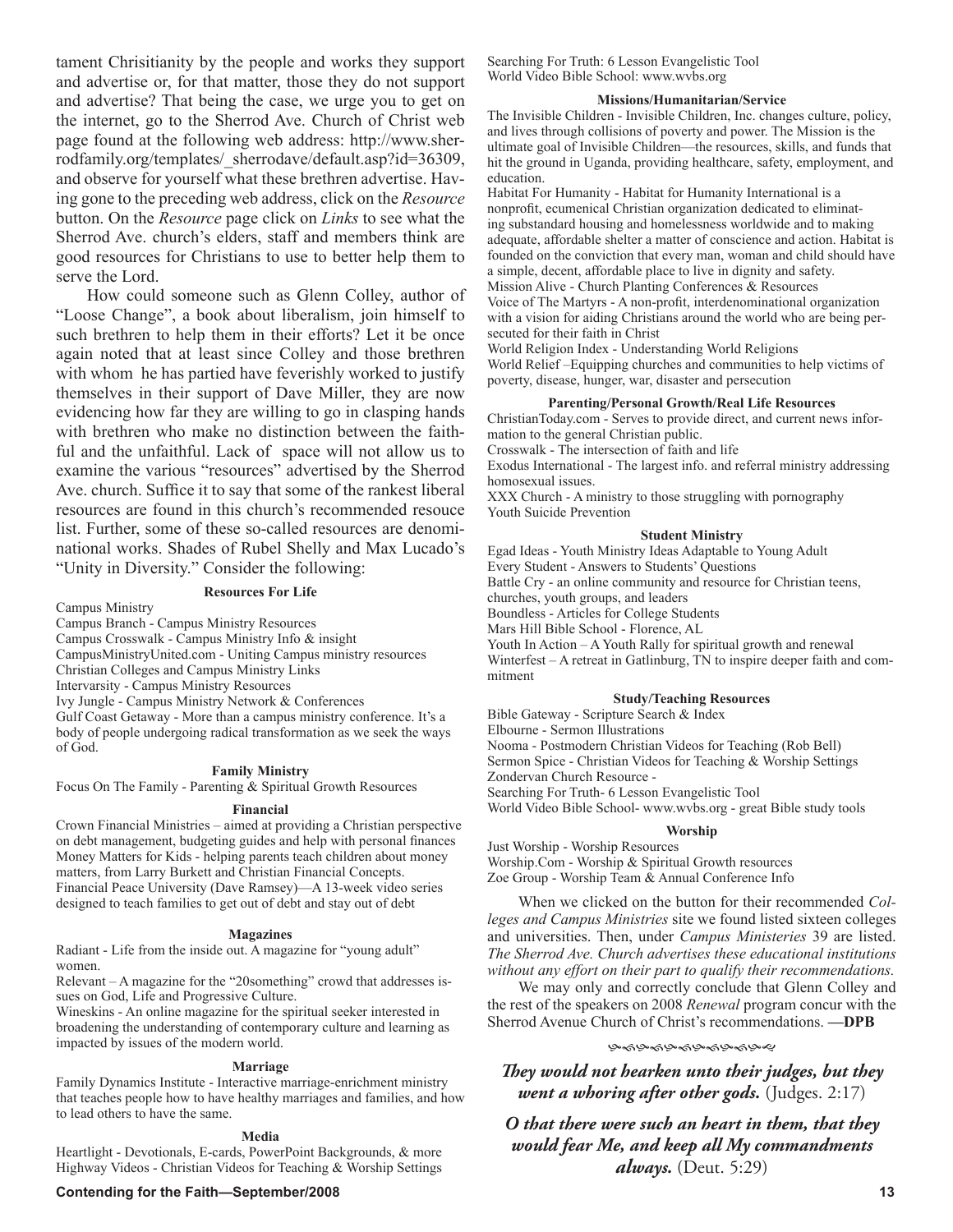### **HOW TO FELLOWSHIP FALSE TEACHERS AND FEEL GOOD ABOUT IT**

The unscriptural and illogical defence that the schools of preaching, their supporters, et al., continue to employ in their efforts to defend, support and fellowship Dave Miller and other false teachers is found in a twisted view of 2 John 8–10. They teach that the passage only applies to the person who directly bids God speed to a false teacher. Thus, they erroneously conclude that the apostle John did not forbid Christians from fellowshipping those who bid God speed to false teachers, although they do not believe, teach and/or practice what the false teacher does. Thus, they readily appear on lectureships, with churches and associate with brethren who fellowship those who bid God speed to false teachers.

 For example, Larry Powers, the preacher for the Sharon, TN Church of Christ, does not believe, and he teaches against Miller's false doctrine—the R&R of elders. But Powers is in full fellowship with those who bid God speed to Miller—*such as his alma mater, The Memphis School of Preaching*, etc*.*

They accuse us of teaching what they call, *"A to Z fellow*

**(Continued From Page 7)**

and support? Jesus warned,

**Beware of false prophets, which come to you in sheep's clothing, but inwardly they are ravening wolves. Ye shall know them by their fruits. Do men gather grapes of thorns, or figs of thistles? Even so every good tree bringeth forth good fruit; but a corrupt tree bringeth forth evil fruit. A good tree cannot bring forth evil fruit, neither can a corrupt tree bring forth good fruit. Every tree that bringeth not forth good fruit is hewn down, and cast into the fire. Wherefore by their fruits ye shall know them** (Mat. 7:15-20)

False prophets can be identified by their fruit. The same method can be used to identify a false congregation.

*Suggestion three:* "Some situations pertain to areas of opinion and the exercise of judgment, and long-distant critics are incapable of handing down dictums to be bound upon other churches—not to mention the absurdity of demanding such." Since when did situations pertaining to areas of opinion and the exercise of judgment become a "church controversy"? *Opinions and the exercise of judgment become sinful (controversial) only when they are being bound on others as necessary to one's salvation (obligatory).* Such sin must be made known to other congregations because of fellowship issues. We must not bid God speed to anyone (individual or congregation) that teaches error, **"For he that biddeth him God speed is partaker of his evil deeds"** (2 John. 9-11).

*Suggestion four:* Brother Jackson raises the question, "What about the issue of credibility?" He refers to those who discuss internal church problems as, "lathered-up radicals," "rabble rousers," and "misguided zealots." Jackson's personal attacks are becoming commonplace among those who get very bent out of shape at others who describe Jackson and friends in graphic, vivid and apt terminology, but they see no inconsistency on their part in using them to describe the people they oppose. Such attacks prove nothing except the desperation and incosistency of those who make them. What about the credibility of those of Chloe's household who brought the information about the problems in the church at Corinth to the apostle Paul? Were those of the house of Chloe "lathered-up radicals," "rabble rousers," or "misguided zealots" when they informed Paul of the "church controversy" at Corinth? Certainly not! They were considered by *ship."* By this they mean we are wrong when we refuse to bid God speed to those who remain in fellowship with brethren who bid God speed to false teachers, i.e., Miller et al.

The truth of the matter is this: *There is no such thing as "A to Z fellowship." Those who bid God Speed to a false teacher are, before God, as guilty as the false teacher. Thus, to fellowship one who bids God speed to the false teacher and those who are in fellowship with him is to partake of his evil deeds (2 John 9-10).*

**However, the same "arguments" that are being used in an attempt to justify fellowshiping Miller, et al., will also "justify" the S. W. Church's use of Casandra Martin and Glenn Colley's fellowship of the Sherrod Ave. Church previously noted in this issue of** *CFTF***.** *In their attempts to justify their conduct these brethren have opened a Pandora's box, the terrible consequences of which are only now beginning to reveal themselves.*

**—DPB** 

Paul to be credible witnesses. Irrefutable evidence presented by credible witnesses must be accepted. But, sadly today, adequate evidence and credible witnesses mean very little to nothing with some who, in their intellectual snobbery and excelled spirituality, do not need such anymore before they pontificate against what their human wisdom has deemed to be pontification.

#### **Conclusion**

Brother Jackson's final words state, "Sometimes there are nation-wide conflicts that need to be engaged (e.g., changing the nature of worship or altering the elements of the plan of salvation), but many 'fights' are not of this nature and should be left alone." Does our brother really believe that the only errors worthy of a "nation-wide" conflict are those pertaining to worship and the plan of salvation? I know he does not, because he has written on other brotherhood issues relating to morality, creation/evolution, the church, etc. One only needs to search Jackson's paper over the years to verify this.

He finally states, "Jesus pronounced a blessing upon the peacemakers, not upon the strife-causers." Jackson would do well to remember that a peacemaker does not ignore problems, he confronts them and strives for a scriptural solution. Unfortunately, like many others, Jackson confuses the "peace makers" with "strife-causers." This problem is not new. **"When Ahab saw Elijah, that Ahab said unto him, Art thou he that troubleth Israel?"** (1 Kings 18:17). Sometimes "peace" can only be enjoyed after the battle is fought. It is my sincere hope and prayer that brother Jackson will reconsider his article and publicly repent of his error.

> **—925 Fish Hatchery Rd. Huntsville, TX 77320-7009**

The Lord is a God of knowledge, and by Him actions are weighed. (I Sam. 2:3)

I understand more than the ancients, because I keep Thy precepts. (Psa. 119:100)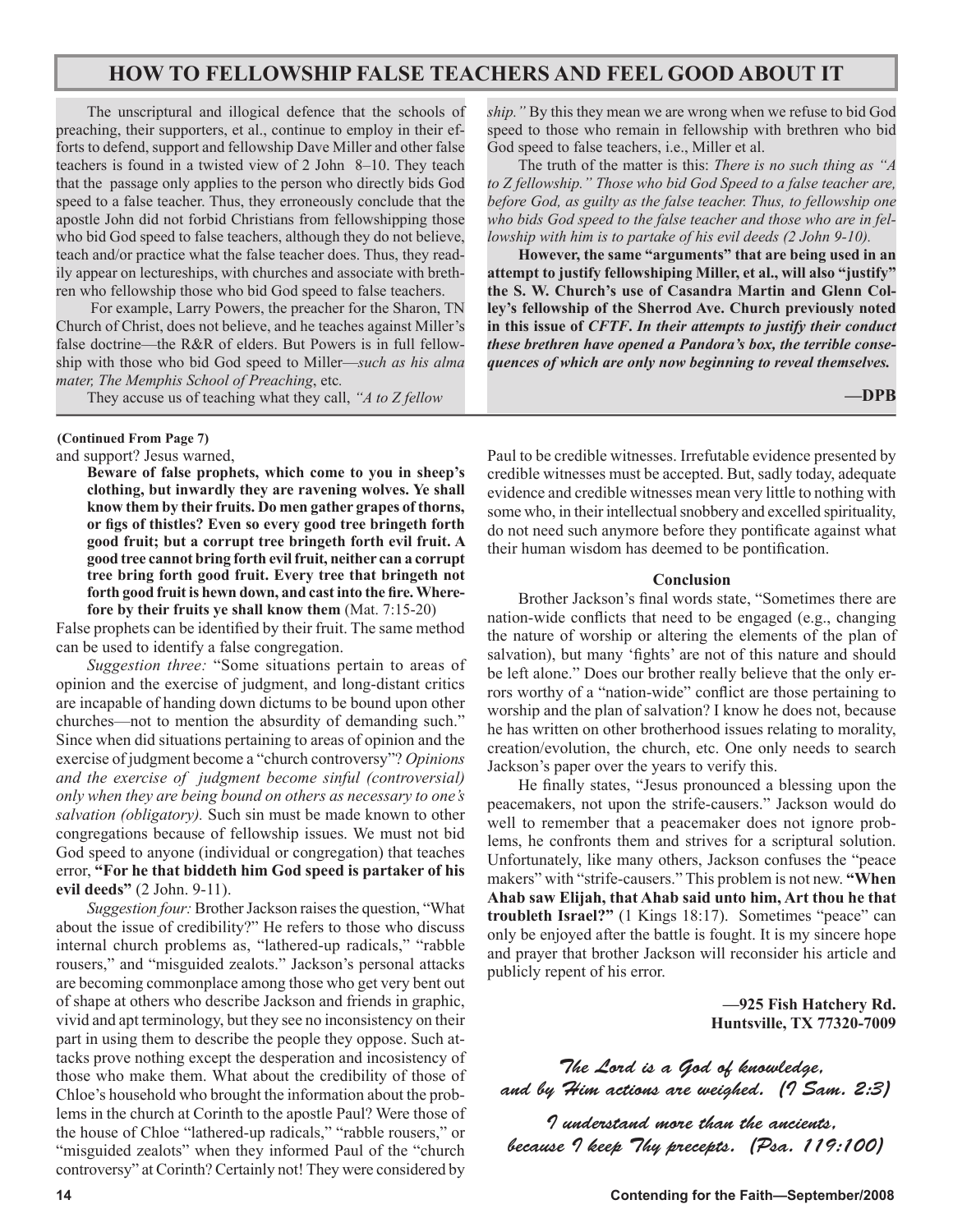# **REMEMBER SHILOH**

**Terry M. Hightower**

## **Martha Bentley**

During the time of Joshua's leading Israel to possess the land God had promised them, the Ark of the Covenant was kept safely at Gilgal. After the conquest it was removed to Shiloh in Ephraim and remained there from the last days of Joshua to the time of Samuel (Josh. 18:10; Judges 18:31; 1 Sam. 4:3).

After the death of Joshua the people turned to idolatry in direct defiance of God's commands to have no part with other nations and their gods, **"That ye come not among these nations, these that remain among you; neither make mention of the name of their gods, nor cause to swear by them, neither serve them, nor bow yourselves to them"** (Josh. 23:7).

"**...if ye do in any wise go back and cleave unto the remnant of these nations even these that remain among you, and shall make marriages with them, and go in unto them, and they to you: know for a certainty that the Lord your God will no more drive out any of these nations from before you..."** (Josh. 23:12, 13).

The Ark of the Covenant was taken from Shiloh and carried into battle against the Philistines and because of the sinfulness of Eli's sons, Hophni and Phinehas, was lost. God's anger was greatly kindled and Shiloh after that was lost in insignificance.

**Behold, ye trust in lying words, that cannot profit. Will ye steal, murder, and commit adultery, and swear falsely, and burn incense unto Baal, and walk after other gods whom ye know not; and come and stand before me in this house which is called by my name, and say, we are delivered to do all these abominations? Is this house, which is called by my name, become a den of robbers in your eyes? Behold, even I have seen it, saith the Lord. But go ye now into my place which was in Shiloh, where I set my name at the first and**  **see what I did to it for the wickedness of my people Israel. And now, because ye have done all these works, saith the Lord, and I spake unto you, rising up early and speaking, but ye heard not, and I called you, but ye answered not. Therefore will I do unto this house, which is called by my name, wherein ye trust, and unto the place which I gave to you and to your fathers, as I have done to Shiloh** (Jer. 7:8-14; Also see 1 Kings 9:6-7).

**Paul Vaughn**

God was patient and allowed enough time for repentance, but the time came when the promised destruction came just as promised (Gen. 6:3). God's promises are sure and certain (2 Peter 3:9).

Recorded history is plain in telling us how God has dealt with his people who disregarded his laws and trampled on his commands. These things are written for our learning (Rom. 15:4) and just as certain as those in the Old Testament suffered promised punishment, so shall we if we continue to ignore the written Word.

All too many today obey the first principles of the Gospel and get no farther than coming out of the baptistry and attending Sunday morning worship. Many are continuing to sow discord, rebel against godly elders, fail to study on a daily basis, and continue to fellowship those who "sound good." Many have closed their minds to the false teachers of today, thinking "They preach Truth," though not the whole Truth. The sheep are being ravaged by wolves and **"my people love to have it so"** (Jer. 5:31).

God reminded back-sliding Israel to remember what he did to Shiloh. He has given us warnings also (Rev. 20:12, 21:8). Remember Shiloh!

> **—8305 S. Burchfield Dr. Oak Ridge TN 37830**

# **TRUTH BIBLE INSTITUTE...**

is an educational institution without walls helping others to learn to teach God's Word (2 Timothy 2:2). All courses are taught over the internet through MP3 recordings. Study the Bible and Bible related subjects at your own pace under a qualified and experienced faculty in the privacy of your own home. If you are prepared to work, is it not time that you studied with us?

*CLASS REGISTRATION FOR THE 2008 FALL TRIMESTER BEGINS ON AUGUST 13. APPLICATION FOR THE 2008 FALL TERM HAS ENDED. NOW IS THE TIME TO APPLY FOR THE 2009 SPRING TRIMESTER. APPLICATION FORMS ARE LOCATED ON THE TBI WEB*

**FOR MORE INFORMATION PLEASE GO TO OUR WEB SITE OR WRITE US:**

# **www.truthbibleinstitute.org**

**TRUTH BIBLE INSTITUTEP. O. BOX 39SPRING, TEXAS 77383PHONE: 281.350.5516**